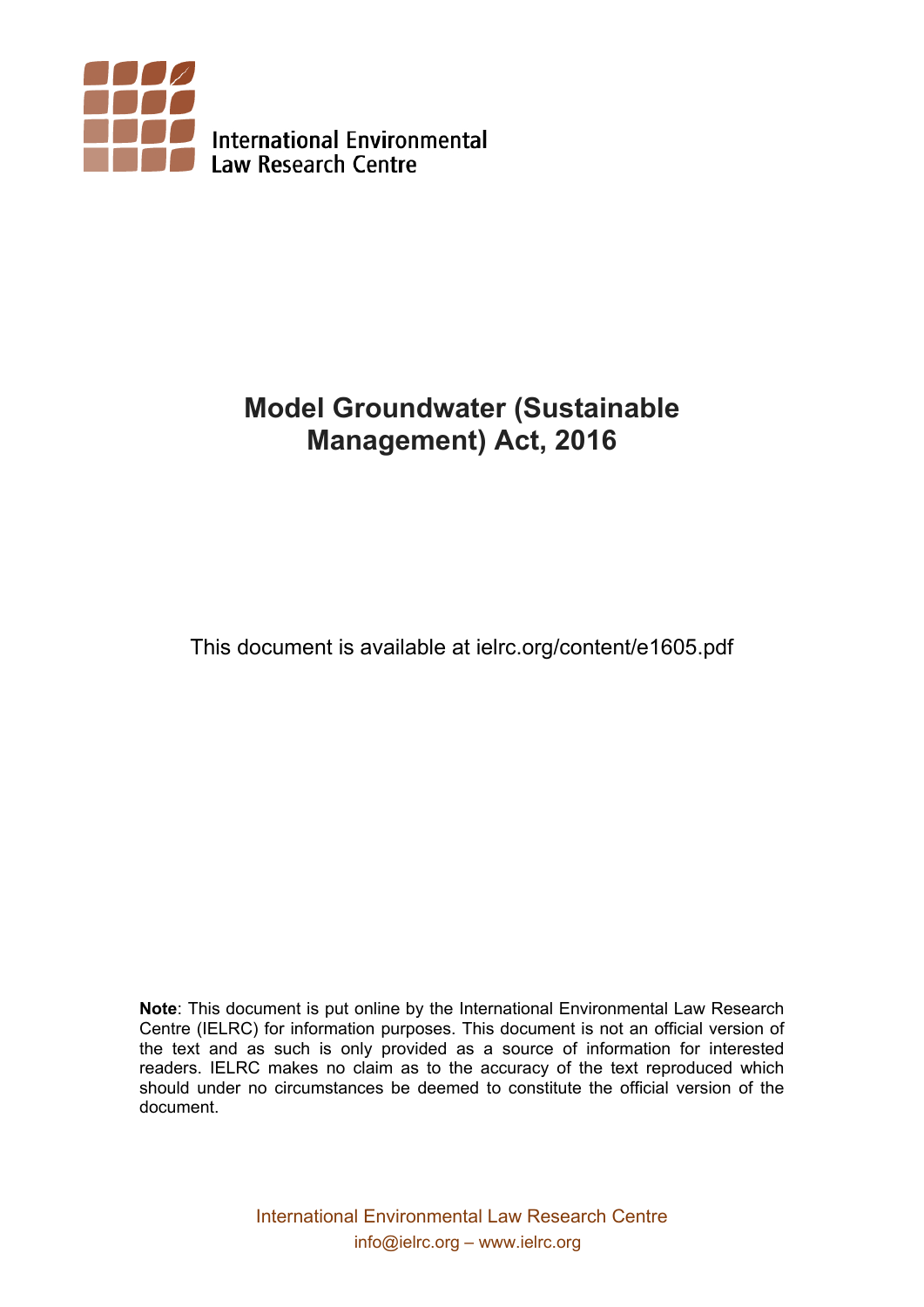# **MODEL GROUNDWATER (SUSTAINABLE MANAGEMENT) ACT** 2016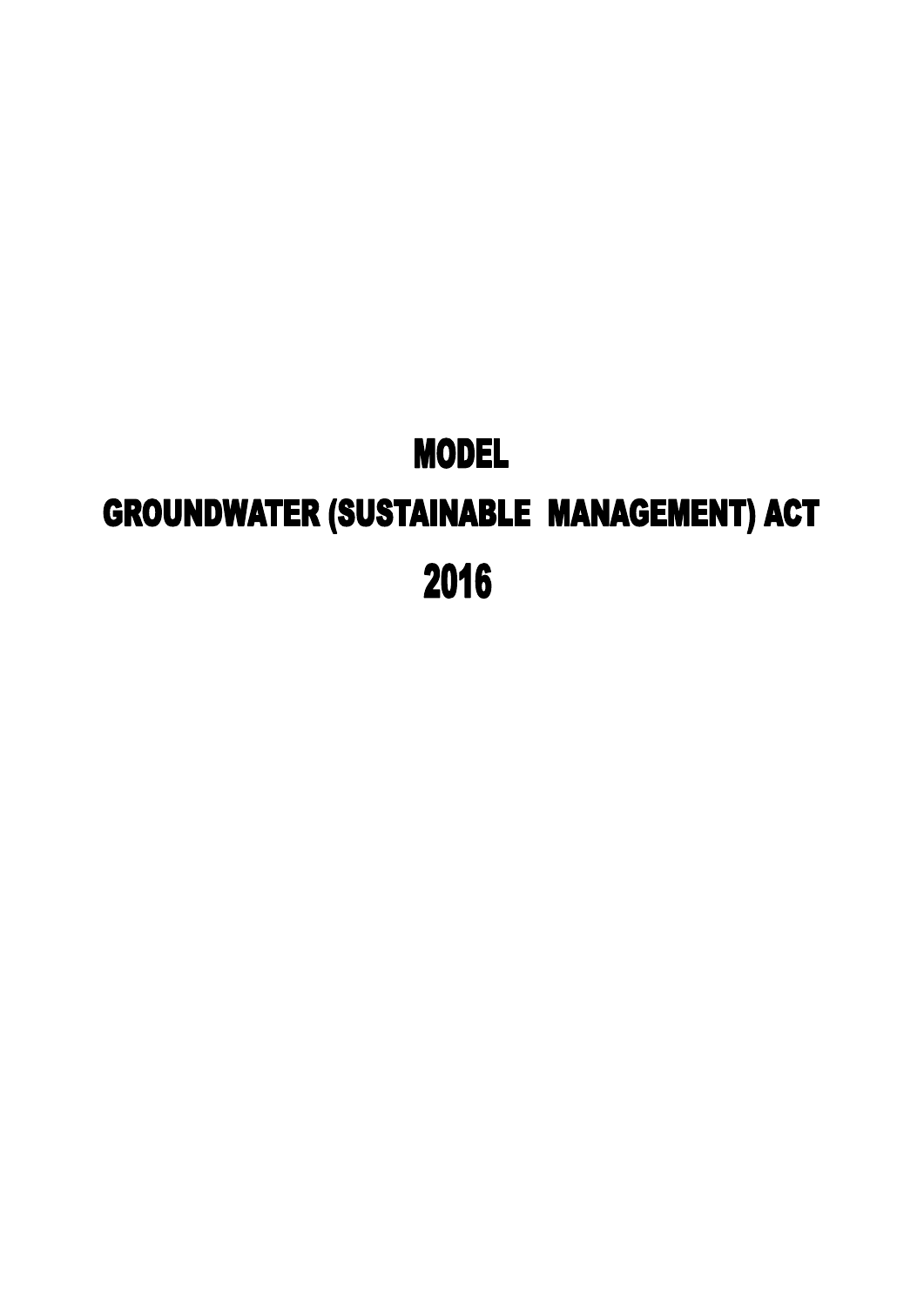# **MODEL**

# **GROUNDWATER (SUSTAINABLE MANAGEMENT) ACT, 2016**

# **Contents**

| <b>CHAPTER I - PRELIMINARY</b>                                                    |                |
|-----------------------------------------------------------------------------------|----------------|
|                                                                                   |                |
|                                                                                   |                |
|                                                                                   |                |
|                                                                                   |                |
|                                                                                   |                |
|                                                                                   |                |
|                                                                                   | 5              |
|                                                                                   |                |
|                                                                                   |                |
|                                                                                   | 5              |
|                                                                                   |                |
|                                                                                   | $\overline{6}$ |
|                                                                                   | -6             |
| CHAPTER V - GROUNDWATER PROTECTION ZONES AND GROUNDWATER SECURITY PLANS BASED     | $\mathfrak b$  |
|                                                                                   |                |
| 12. Regulation of Groundwater Protection Zones___________________________________ |                |
|                                                                                   | -8             |
|                                                                                   | $-8$           |
|                                                                                   | $_{\rm 8}$     |
|                                                                                   | $_{-8}$        |
|                                                                                   | 9              |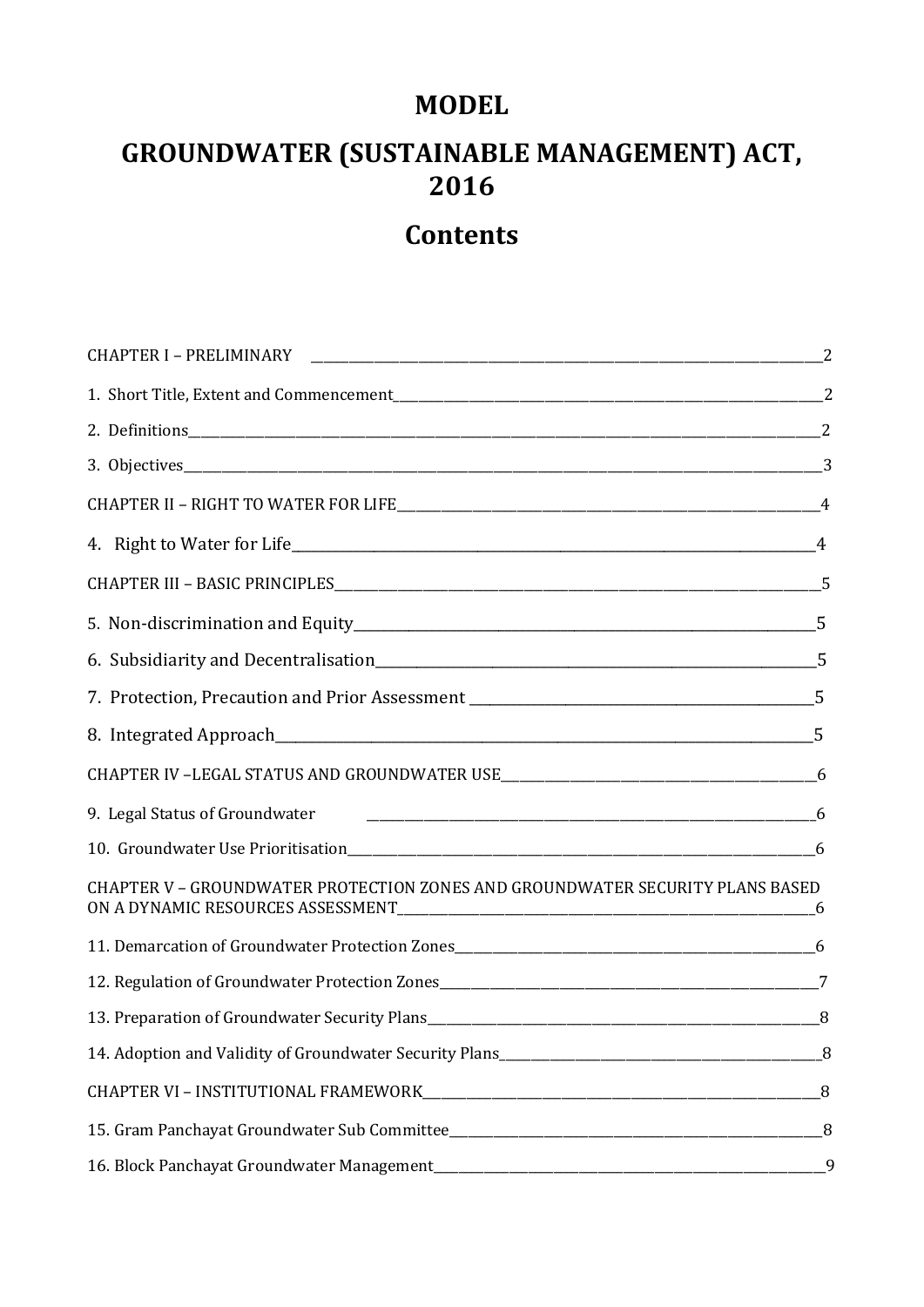|                                                                                                       | $_{10}$   |
|-------------------------------------------------------------------------------------------------------|-----------|
|                                                                                                       |           |
| 19. State Groundwater Advisory Council                                                                |           |
|                                                                                                       |           |
| CHAPTER VII - DUTIES OF GROUNDWATER USERS, WATER HARVESTING RECHARGE, RECYCLING                       |           |
|                                                                                                       |           |
| 22. Water Harvesting, Groundwater Recharge and Catchment Conservation_______________________14        |           |
|                                                                                                       |           |
|                                                                                                       |           |
| CHAPTER VIII - GROUNDWATER FOR LIVELIHOODS AND IRRIGATION _______________________15                   |           |
|                                                                                                       |           |
| CHAPTER IX - AUTHORISATION FOR GROUNDWATER ABSTRACTION, PRICING AND REGULATION OF                     | _15       |
|                                                                                                       | <b>15</b> |
|                                                                                                       |           |
|                                                                                                       |           |
| CHAPTER X - SOCIAL AND ENVIRONMENT IMPACT ASSESSMENT, TRANSPARENCY AND                                | 17        |
| 29. Social and Environmental Impact Assessment and Public Consultation_____________________________17 |           |
|                                                                                                       | 17        |
|                                                                                                       |           |
|                                                                                                       |           |
|                                                                                                       |           |
|                                                                                                       |           |
|                                                                                                       |           |
|                                                                                                       |           |
|                                                                                                       |           |
|                                                                                                       |           |
|                                                                                                       |           |
|                                                                                                       |           |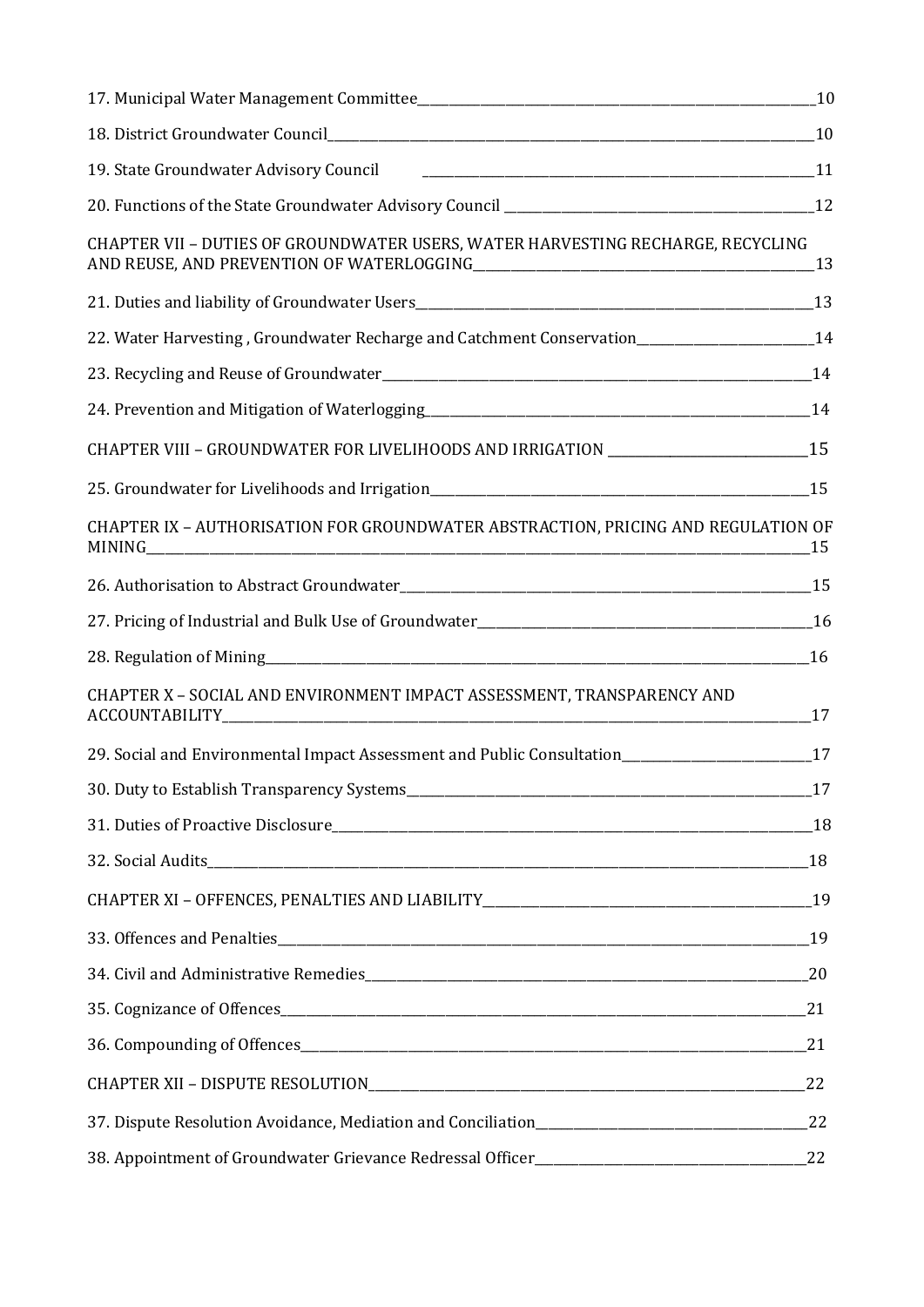| 39. Disqualification for appointment as Groundwater Grievance Redressal Officer____________________22 |     |
|-------------------------------------------------------------------------------------------------------|-----|
| 40. Nyaya Mitra to assist Groundwater Grievance Redressal Officer__________________________________23 |     |
| 41. Jurisdiction and Powers of Groundwater Grievance Redressal Officer____________________________23  |     |
|                                                                                                       |     |
|                                                                                                       |     |
| 43. Power of the Appropriate Government to remove well dug in contravention of Act_______________24   |     |
| 44. Power of the Appropriate Government to call for information__________________________________24   |     |
|                                                                                                       |     |
|                                                                                                       |     |
|                                                                                                       |     |
|                                                                                                       |     |
|                                                                                                       |     |
|                                                                                                       |     |
|                                                                                                       |     |
|                                                                                                       |     |
|                                                                                                       | 26  |
| SCHEDULE I DEMARCATION OF GROUNDWATER PROTECTION ZONES ( SEE SECTION                                  | 27  |
| 1. Procedure for Demarcation and Notification of Groundwater Protection Zones                         | 27  |
| SCHEDULE II GROUNDWATER AUTHORISATIONS (SEE SECTION 26)                                               | 28  |
|                                                                                                       |     |
| 29 Cancellation, Transfer and Validity of Authorisations_________________________                     |     |
| SCHEDULE III (SOCIAL AND ENVIRONMENTAL IMPACT ASSESSMENT AND PUBLIC CONSULTATION -                    | .30 |
| 1. Procedure for Social and Environmental Impact Assessment and Public Consultation_____________30    |     |
|                                                                                                       |     |
|                                                                                                       | 32  |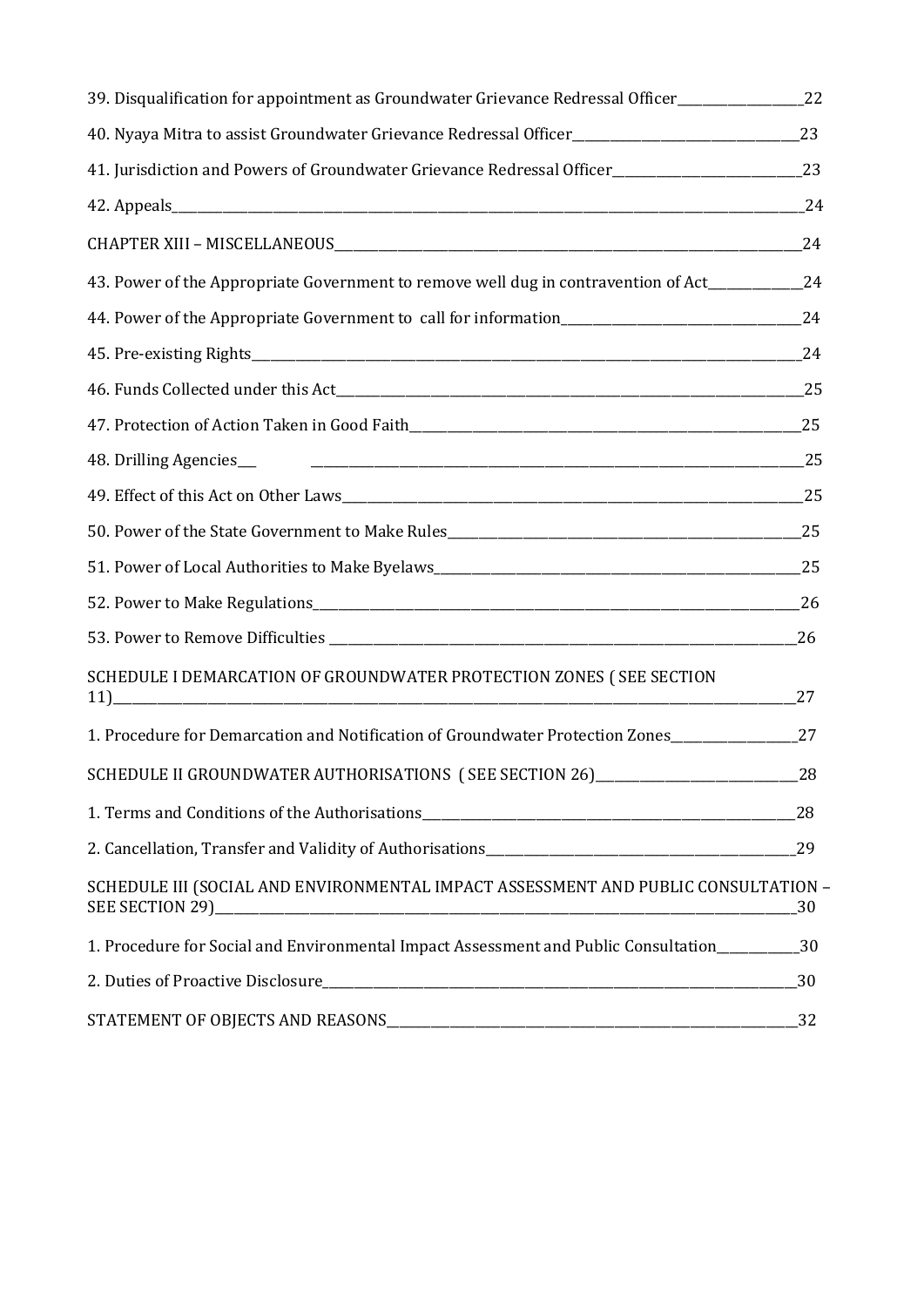# **MODEL GROUNDWATER (SUSTAINABLE MANAGEMENT) ACT, 2016**

*AN ACT to achieve sustainable management of groundwater by restoring and ensuring groundwater security through availability of sufficient quantity and appropriate quality of groundwater to all stakeholders in rural and urban areas*

WHEREAS groundwater, being the single most important source of water for domestic, agricultural and industrial uses, is the backbone of drinking water, food and livelihood security in rural and urban areas;

AND WHEREAS a serious groundwater crisis prevails due to excessive overdraft and groundwater contamination;

AND WHEREAS this crisis is mainly responsible for the recurrence of droughts year after year, leading to a crisis of life and livelihoods, sometimes even resulting in suicides by farmers;

AND WHEREAS the equitable and environmentally sound regulation of groundwater can contribute to tackling some of the most important challenges of our times, including farmer suicides and climate change;

AND WHEREAS water is unitary in nature, requiring the integration of surface water and groundwater, has integral links to land and vegetation and has an intricate relationship with rainwater (through natural recharge);

AND WHEREAS groundwater in its natural state is a common pool resource and the Supreme Court of India has applied the public trust doctrine to groundwater, in recognition that private property rights in groundwater are inappropriate given the emerging status, conflicts and dynamics of groundwater;

AND WHEREAS the Supreme Court of India has recognised the fundamental right to water as integral to the right to life and further specified variously the corresponding duties of the state;

AND WHEREAS the regulatory powers of gram sabhas, panchayats and municipal bodies related to groundwater must be strengthened in line with Articles 243G and 243W of the Constitution;

AND WHEREAS various levels of groundwater protection are necessary, the highest priority being given to areas demarcated as groundwater protection zones that need to be established and protected, and that shall be accorded the highest priority in both planning and management

AND WHEREAS contestation and conflict over groundwater uses and users are becoming more and more common by the day;

AND WHEREAS the present legal framework for groundwater has led to over-exploitation of groundwater, endangering access to drinking water as also water for livelihoods, therefore a new legal framework with norms, principles, procedures and institutions suitable to address contemporary and imminent challenges is required to ensure the qualitative and quantitative sustainability of groundwater resources and equity in groundwater use:

Be it enacted by the State Legislature in the secure of the Republic of India, as follows: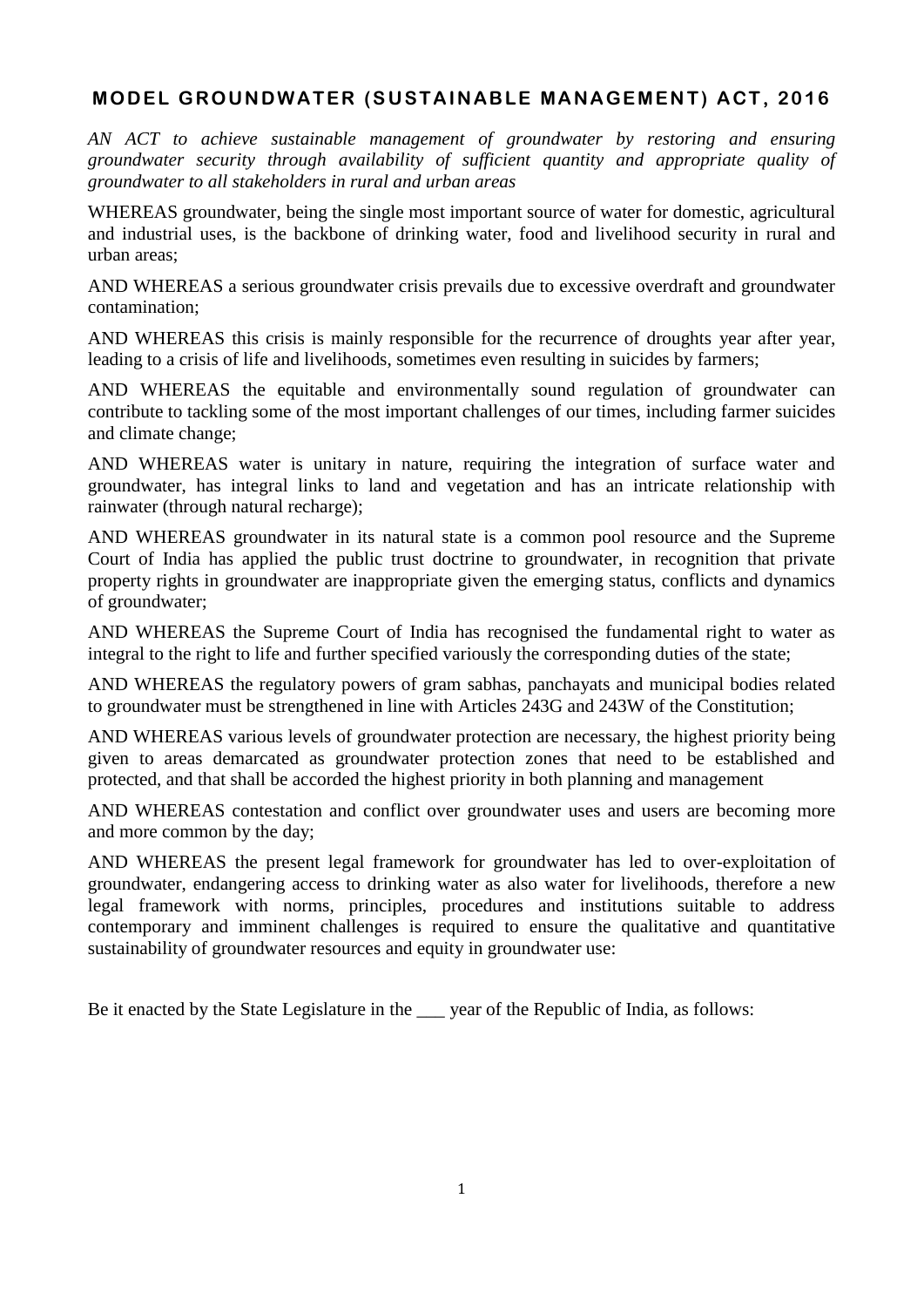#### **C H A P T E R I – PR E L I M I N AR Y**

#### **1.SH ORT TI TLE, EX TEN T AN D CO MMEN CEMEN T–**

- (1) This Act may be called \_\_ Groundwater (Sustainable Management) Act, 2016.
- (2) It extends to whole of the State of  $\qquad$ .
- (3) It shall come into force ninety days after its adoption by the state legislature.

#### **2. DEFINI TIONS -**

- (1) In this Act, unless the context otherwise requires:
	- a) 'Appropriate government' is the lowest possible public authority, including gram sabhas, gram panchayats, block panchayats, district panchayats, , municipal authorities and the State Government;
	- b) "Aquifer" means a geological formation, group of formations or part of a formation that is sufficiently porous and permeable to yield a significant quantity of water to a well or spring;
	- c) "Artificial recharge area" includes catchment areas of percolation tanks, recharge ponds, infiltration tanks and all such appropriate measures from where water is harvested for recharge to aquifers.
	- d) "Environmental flows" refer to the quality, quantity, and timing of water flows required to maintain the components, functions, processes, and resilience of aquatic ecosystems that provide goods and services to people
	- e) "Gram Sabha" refers to the assembly of persons whose names are included in the electoral rolls at the village level;
	- f) "Groundwater" means water occurring in its natural state, where it exists below the surface in the zone of saturation whereby it can be extracted through wells or any other means or emerges as springs and base flows in streams and rivers. In its natural state, it is a common pool resource;
	- g) 'Groundwater Estimation Committee (GEC) Report' refers to the latest approved report on the methodology used by CGWB and State Groundwater Agencies as a basis for the periodic national assessment of groundwater resources. This assessment is conducted at the taluka/mandal levels and in some cases at the watershed level.
	- h) "Groundwater Security Plan" means a plan to be progressively based on available aquifer information, as under sections 15-16 of this Act;
	- i) "Information and Monitoring Cells" refer to the Information and Monitoring Cells constituted under section 30 of this Act;
	- j) "Municipality" refers to a Municipality, a Municipal Corporation or similar body of local urban governance by any other name;
	- k) "Pollutant" means any solid, liquid or gaseous substance present in such concentration as may be, or tend to be, harmful to groundwater and impacting human and non-human life;
	- l) "Pollution" shall have the meaning ascribed to it in section 2(e) of the Water (Prevention and Control of Pollution) Act 1974;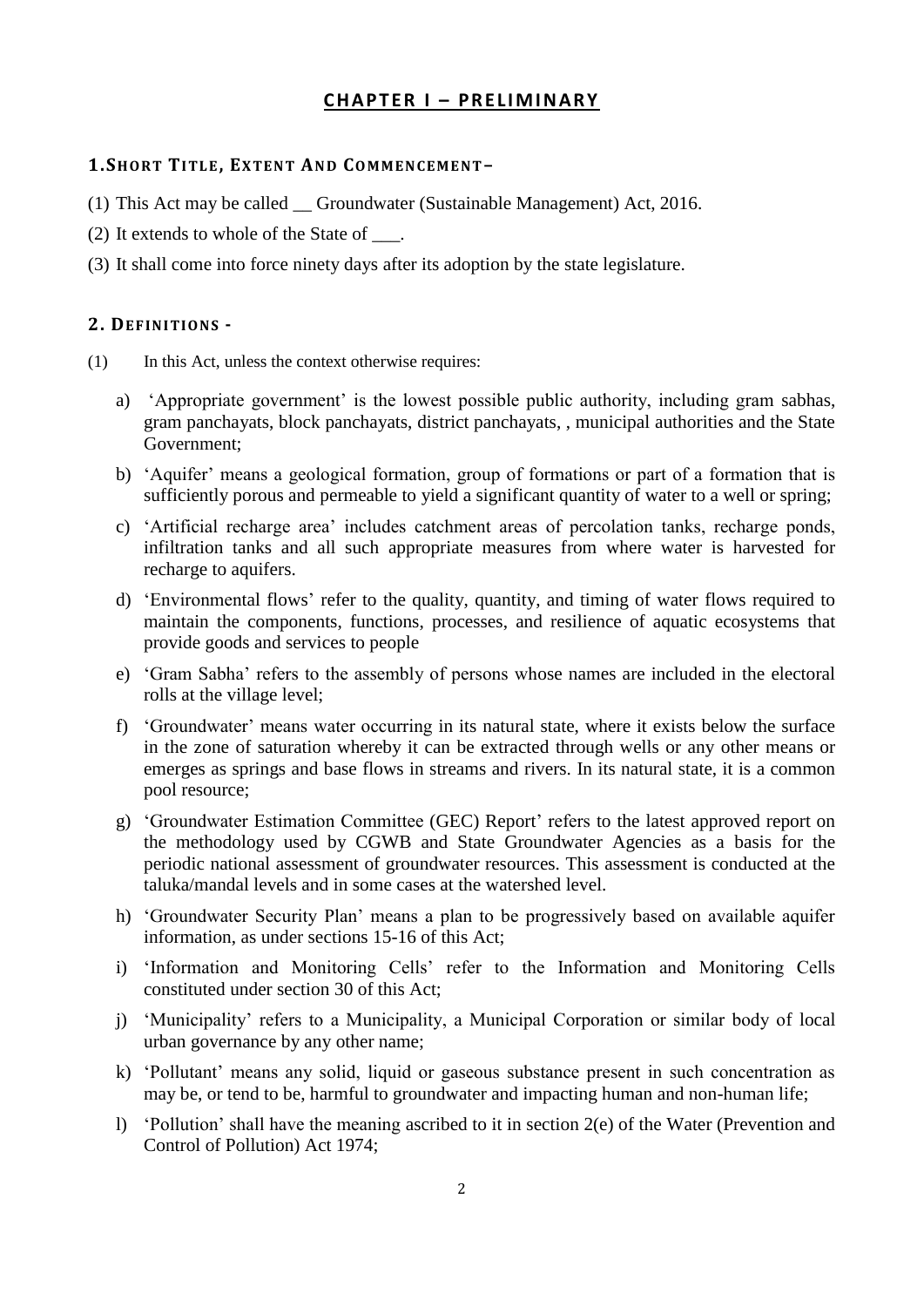- m) 'Recharge areas' here are referred to as those significantly large areas from where infiltration of surface water (precipitation, surface water – streams, lakes, ponds, wetlands and reservoirs) is converted to significant groundwater recharge to aquifer systems below. Identification of such recharge areas require hydrogeological studies that are able to map and delineate such large recharge areas or zones in a region.
- n) "Rainwater harvesting" means the technique or system of collection and storage of rainwater, at micro watershed scale, including roof-top harvesting, for future use or for recharge of groundwater;
- o) "Sustenance agriculture" means agriculture as a means of sustaining life, including nourishment;
- p) "Water for life" means the basic safe water requirements for realising the fundamental right to life of each human being, including drinking, cooking, bathing, sanitation, personal hygiene and related personal or domestic uses, with an additional requirement for women for their special needs; and includes water required for domestic livestock;
- q) "Well" means any structure sunk for the search or extraction of groundwater, including open wells, dug wells, bore wells, dug-cum-bore wells, tube wells, filter points, collector wells, infiltration galleries, recharge wells, disposal well or any of their combinations or variations.
- (2) Terms not defined in this Act have the meaning assigned to them under other laws.

#### **3. OBJEC TIVES -**

(3) The objectives of this Act are to ensure that groundwater is protected, conserved, regulated and managed in a sustainable manner so as to:

- a) Ensure the realisation of the fundamental right to life through the provision of water for life;
- b) Meet basic human needs, food security, livelihoods, livestock and ecosystem life needs;
- c) Promote sustainable groundwater use in the public interest, based on the long-term protection of available resources;
- d) Ensure that the protection, conservation, regulation and management of groundwater is integrated with the protection, conservation, regulation and management of surface water to ensure conjunctive use;
- e) Ensure the implementation of the principle of subsidiarity;
- f) Protect ecosystems and their biological diversity;
- g) Reduce and prevent pollution and degradation of groundwater;
- h) Ensure that present and future generations have access to sufficient quantity and quality of groundwater for life; and
- i) Ensure protection against gender discrimination and past inequalities in access to groundwater.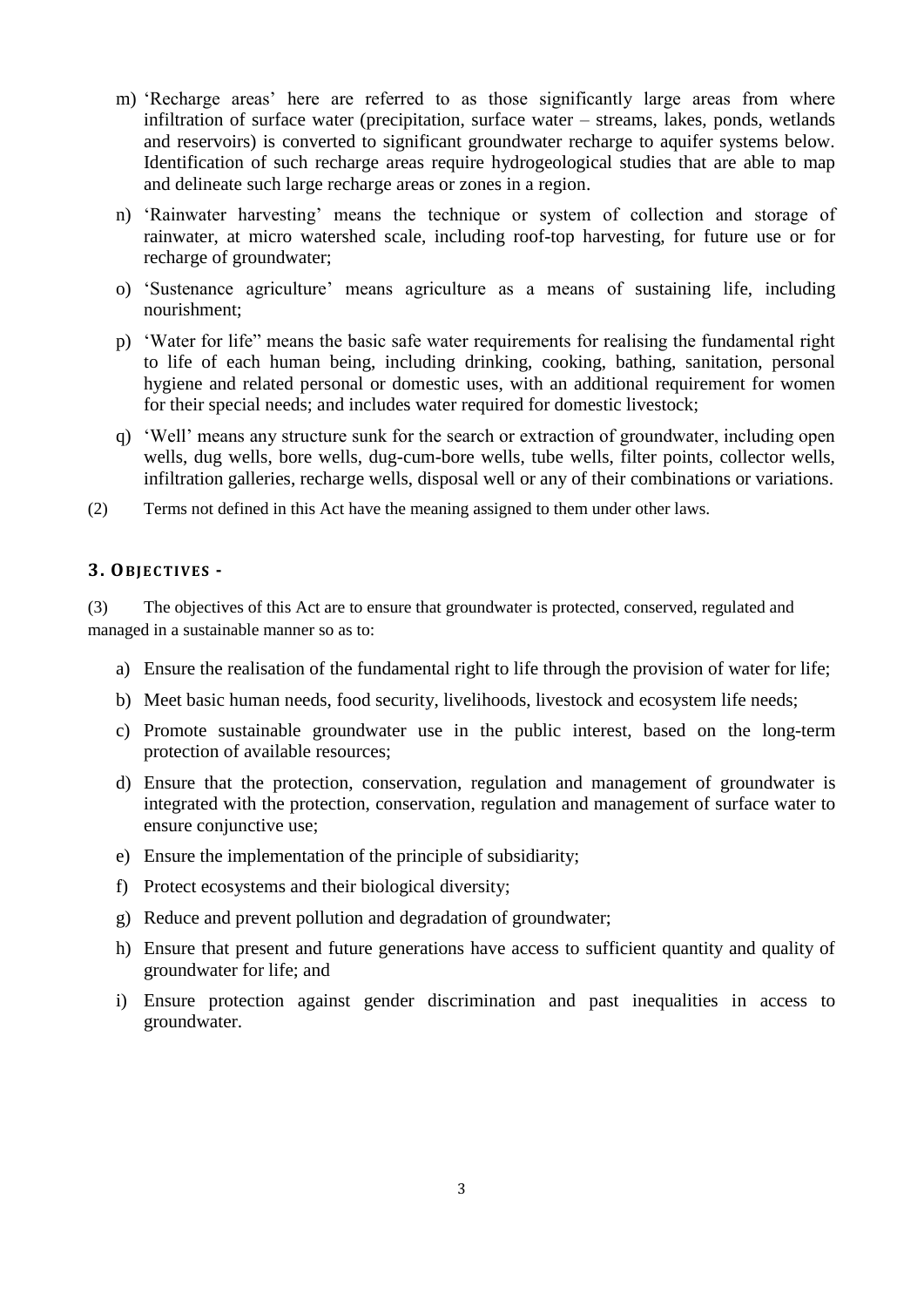### **CHAPTER II – RIGHT TO WATER FOR LIFE**

#### **4.RIG HT TO WATER F OR LIFE-**

(1) Every person has a right to sufficient quantity of safe water for life within easy reach of the household regardless of, among others, caste, creed, religion, community, class, gender, age, disability, economic status, land ownership and place of residence:

Provided that the quantity of safe water for life shall be determined by the appropriate government

- (2) Nobody should use groundwater in such a way that it adversely impacts the realisation of any other person"s fundamental right to safe water for life.
- (3) Every drinking water agency supplying groundwater shall comply with the Bureau of Indian Standards specifications on water quality:

Provided that the Block Groundwater Information and Monitoring Cell or Municipal Groundwater Information and Monitoring Cell shall monitor compliance with these standards;

Provided further that information of these guidelines and standards shall be provided to groundwater committees and local elected bodies at village, block, district, and municipal level, and to water supply agencies by the State Groundwater Agency, through the district and block level groundwater information and monitoring cells.

(4) Where water for life is not provided by any drinking water supply agency, and people depend on groundwater for their water for life requirements, it shall be the duty of the Block Groundwater Information and Monitoring Cell, the District Groundwater Information and Monitoring Cell and the State Groundwater Agency to provide information on water quality in accordance with the Bureau of Indian Standards specifications and to suggest appropriate measures to be undertaken at local level for quality improvement to the local appropriate government:

Provided that the appropriate government shall take the suggested measures without unreasonable delay, which shall in no case be more than twelve months.

(5) The state"s responsibility for ensuring every person"s right to safe water for life shall remain even when water service provision is delegated to a private agency and in case of such handing over, the right of citizens to safe water for life and the duty of the state to provide the same shall remain in force:

Provided that such a delegation of water service provision to a private agency will, in no event, constitute the privatisation of water.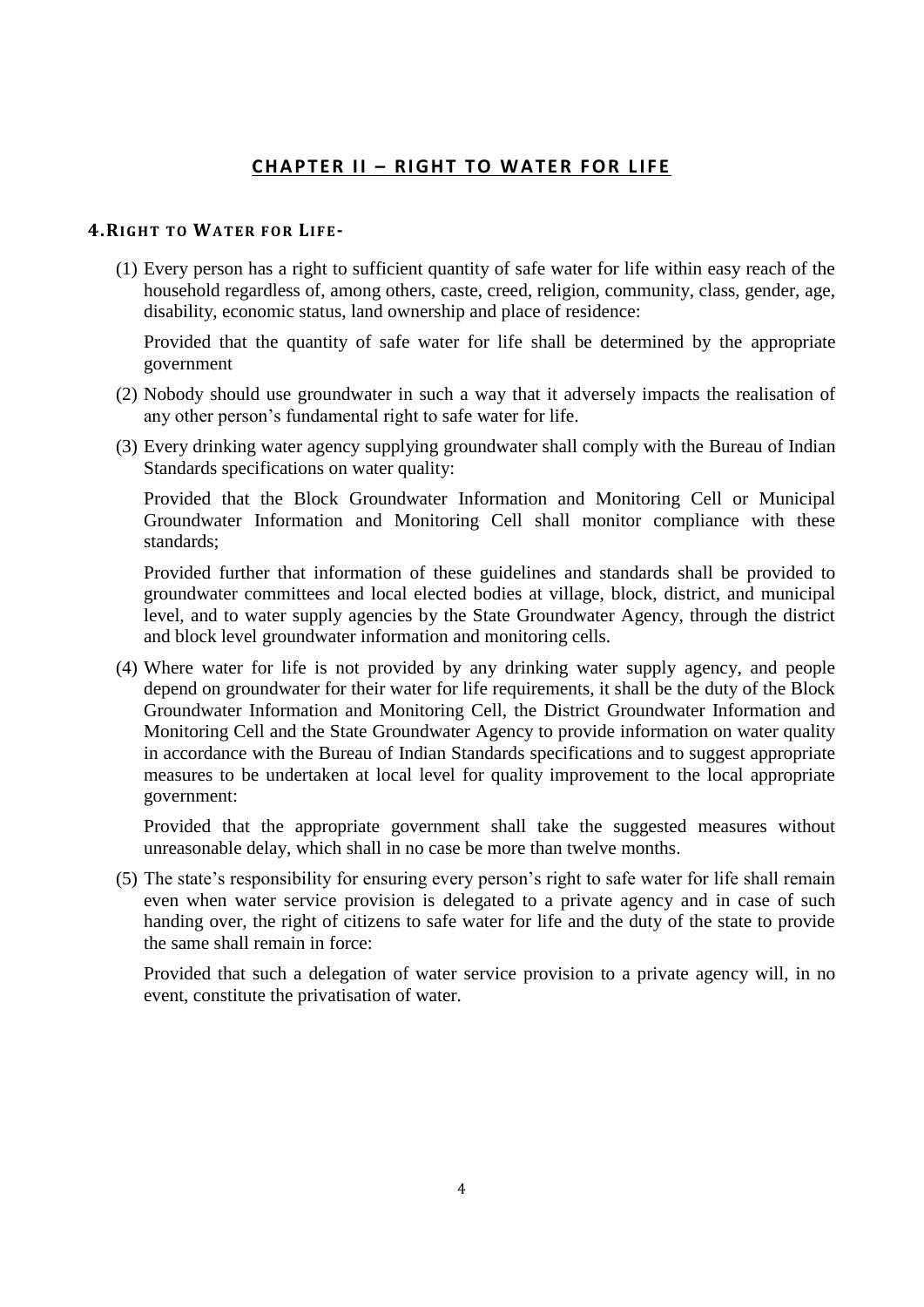## **C H A P T E R I II – B A SI C P RI N CI P L E S**

#### **5. NO N-DIS C RIMIN ATI O N AND EQ UI TY -**

- (1) Every person shall have access to groundwater without any discrimination, including among others, caste, creed, religion, community, class, gender, age, disability, economic status, land ownership and place of residence.
- (2) The appropriate government shall ensure equitable distribution and access to groundwater strictly in compliance with priorities prescribed under section 10 of this Act.
- (3) The appropriate government shall ensure the sustainable use of available groundwater without compromising the needs of future generations.

#### **6. SUBSIDI ARI TY AND DECEN TRALISATI ON -**

- (1) Conservation, use and regulation of groundwater shall be based on the principle of subsidiarity.
- (2) The constitutional provisions for decentralisation of powers and functions in urban and rural areas shall be the basic organising principle for conservation, protection, regulation and management of groundwater.
- (3) Different conservation, protection, regulation and management measures may be used in different parts of the state in accordance with the availability of groundwater in a specific aquifer and the nature and type of groundwater catchments.

#### **7. PRO TEC TI ON, PREC AUTION AND PRI O R ASS ESSMENT -**

- (1) Groundwater resources (aquifers) shall be protected from such activities that impact the equity of access and sustainability of the resource.
- (2) Precautionary steps shall be taken by the appropriate government at all levels and by every user of groundwater to protect it from depletion, deterioration, biological and chemical pollution, as well as to prevent and/or reduce adverse impacts on the environment, especially river flows due to the use of groundwater.
- (3) Effective schemes and measures shall be formulated and implemented to conserve, replenish, recharge and manage groundwater in an equitable and sustainable manner. The appropriate government and supporting institutions shall apply the precautionary principle and the polluter pays principle for all measures to conserve, replenish or recharge groundwater.
- (4) Any use of groundwater, surface water or land and forest resources or activity in relation to these resources, which is likely to have significant negative impacts on local sources of groundwater shall be subjected to an environmental and social impact assessment, as defined at section 23 of this Act, and protective, preventive and precautionary measures shall be implemented accordingly.

#### **8.INTE G RATED APPRO ACH-**

The protection, conservation, regulation and management of groundwater shall be undertaken in such a way that it is integrated with the protection, conservation, regulation and management of surface water resources.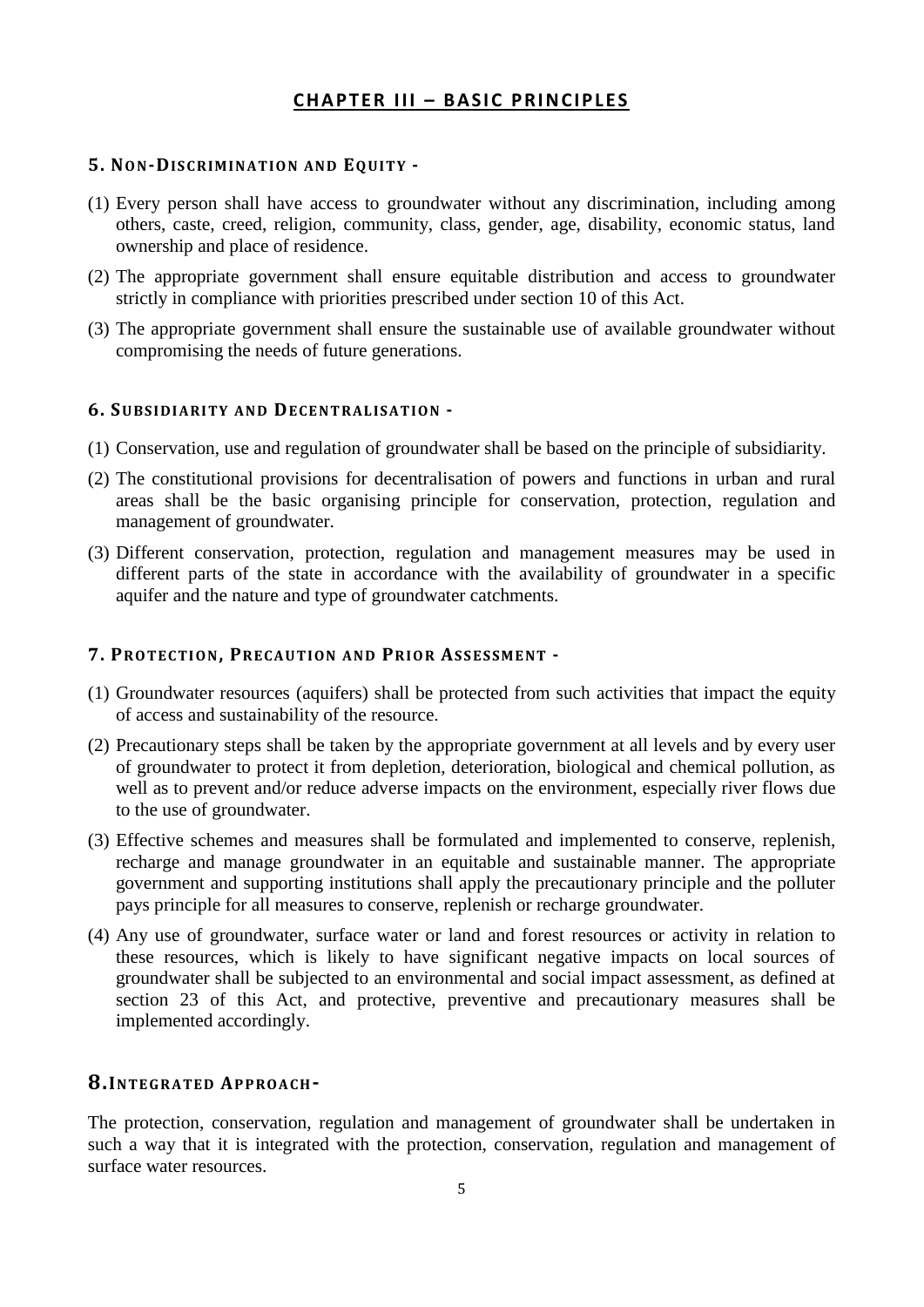### **CHAPTER IV -LEGAL STATUS AND GROUNDWATER USE**

#### **9. LE G AL STATUS OF GROUND W ATE R -**

- (1) Groundwater, as a common pool resource, is the common heritage of the people held in public trust, for the use of all, subject to reasonable restrictions to protect the fundamental right to water for life. In its natural state, groundwater is not amenable to ownership by the state, communities or persons.
- (2) The state at all levels is the public trustee of groundwater.
- (3) Without limiting sub-section (2), the appropriate government is responsible for ensuring that groundwater is allocated and used equitably in the public interest, while promoting environmental values.
- (4) The appropriate government shall ensure that the use of groundwater by any person on their own land does not deprive other persons of their right to groundwater for life, in case these persons are dependent for their right to groundwater for life on the same aquifer.

#### **10. GRO UNDW ATE R USE PRI O RITISATI ON -**

(1). The first priority and charge on groundwater shall be meeting the right to water for life, followed by allocation for achieving food security, supporting sustenance agriculture, sustainable livelihoods and eco-system needs.

(2). Inter se allocations of groundwater among these priorities, other than water for life, shall be as determined by the appropriate Government, with reference to local circumstances such as local climate, land and soil characteristics, water availability,water quality, prevalent activities and livelihoods, and the land-uses indicated by those circumstances.

(3). Available groundwater, after meeting the above priorities, should be allocated for other uses, in a manner to promote its conservation and efficient use:

Provided that these uses of groundwater are consistent with the objective of sustaining aquifers and ecosystems indispensable to the long-term maintenance of the resource.

# **CHAPTER V - GROUNDWATER PROTECTION ZONES AND GROUNDWATER SECURITY PLANS BASED ON A DYNAMIC RESOURCES ASSESSMENT**

#### **11. DE M ARC ATION OF GRO UND W ATER PRO TEC TION ZON ES -**

- (1) The State Groundwater Agency in consultation with the appropriate government and local communities shall demarcate groundwater protection zones, under the procedure specified in Schedule 1,in order to:
	- a) Protect the appropriate areas (especially recharge zones) of the aquifer from threats such as physical deterioration, including loss of exposed surface area, change in land-use pattern and causation of chemical and other pollution;
	- b) Protect the natural identity of the aquifer and the needs of groundwater dependent ecosystems;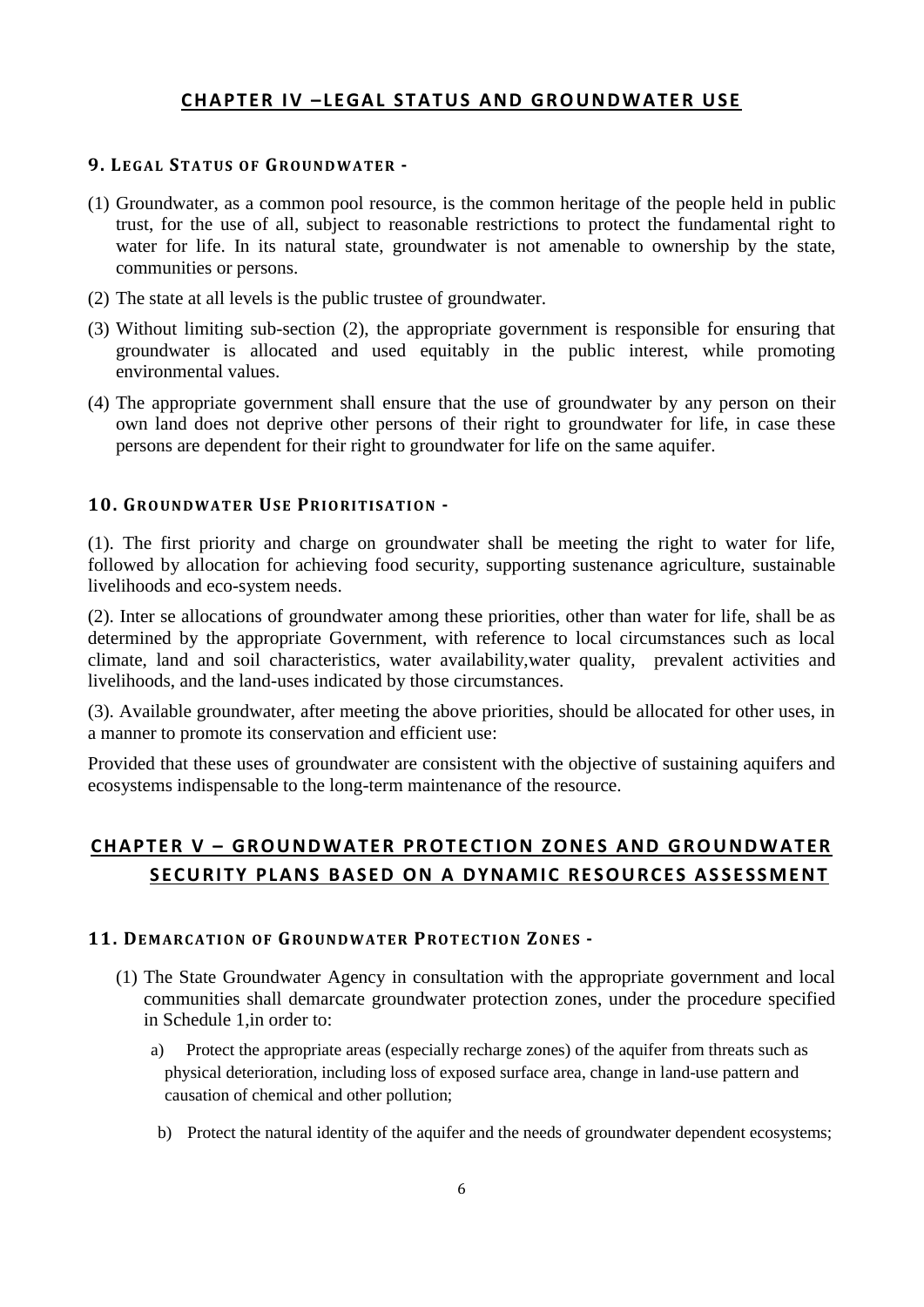c) Protect vulnerable areas that require special attention and regulation, including areas affected by contaminants, and especially those with presence of arsenic and fluoride in groundwater and areas where groundwater has suffered saline water ingress and areas affected by other such contaminations of both geogenic (natural) and anthropogenic (human-induced) nature;

d) Provide for sufficient quantity and safe quality water required to meet the water for life needs according to the status of groundwater resources under periodic dynamic resources assessments; and

e) Provide for groundwater for livelihoods

(2) Groundwater protection zones will be based on the latest dynamic resources assessments conducted by the Central Ground Water Board (CGWB) and state governments.

- (3) The demarcation of groundwater protection zones shall take into account all the following factors:
	- a) Existing uses and users of the aquifer:
	- b) Existing groundwater uses and users in the recharge area(s);
	- c) Availability and quality of groundwater in the aquifer;
	- d) Social, environmental and economic implications of the demarcation;
	- e) The need for the demarcation of such recharge areas into groundwater protection zones in terms of their capacity or need to solve groundwater depletion and/or contamination; and
	- f) Availability or existence of other options or alternative measures.

#### **12. RE GUL ATI ON OF GRO UND W ATER PRO TE C TION ZONES -**

- (1) The appropriate government shall take all possible measures to conserve and protect groundwater protection zones, in particular in the context of groundwater security plans.
- (2) The notification of Groundwater Protection Zones shall be decided by the State Groundwater Agency, based on inputs of the Regional Directorates of the CGWB.
- (3) Wherever an area has been notified as a Groundwater Protection Zone, appropriate measures regarding regulation on the extraction and use of groundwater, rules regarding afforestation and deforestation, landuse changes including wetlands, prohibition of waste disposal, waste water recycling, quality standards for discharge of effluents, regulation of mining leases will be adopted and enforced.
- (4) Groundwater Protection Zones may also include more specific measures, as may be appropriate, such as distance (from structures created or activities taken up to augment and/or protect recharge, including percolation tanks, recharge ponds, and social fencing of natural recharge areas) to new wells, pumping regulation for existing wells as well as other regulatory protocols, depending upon hydrogeological and socio-economic conditions.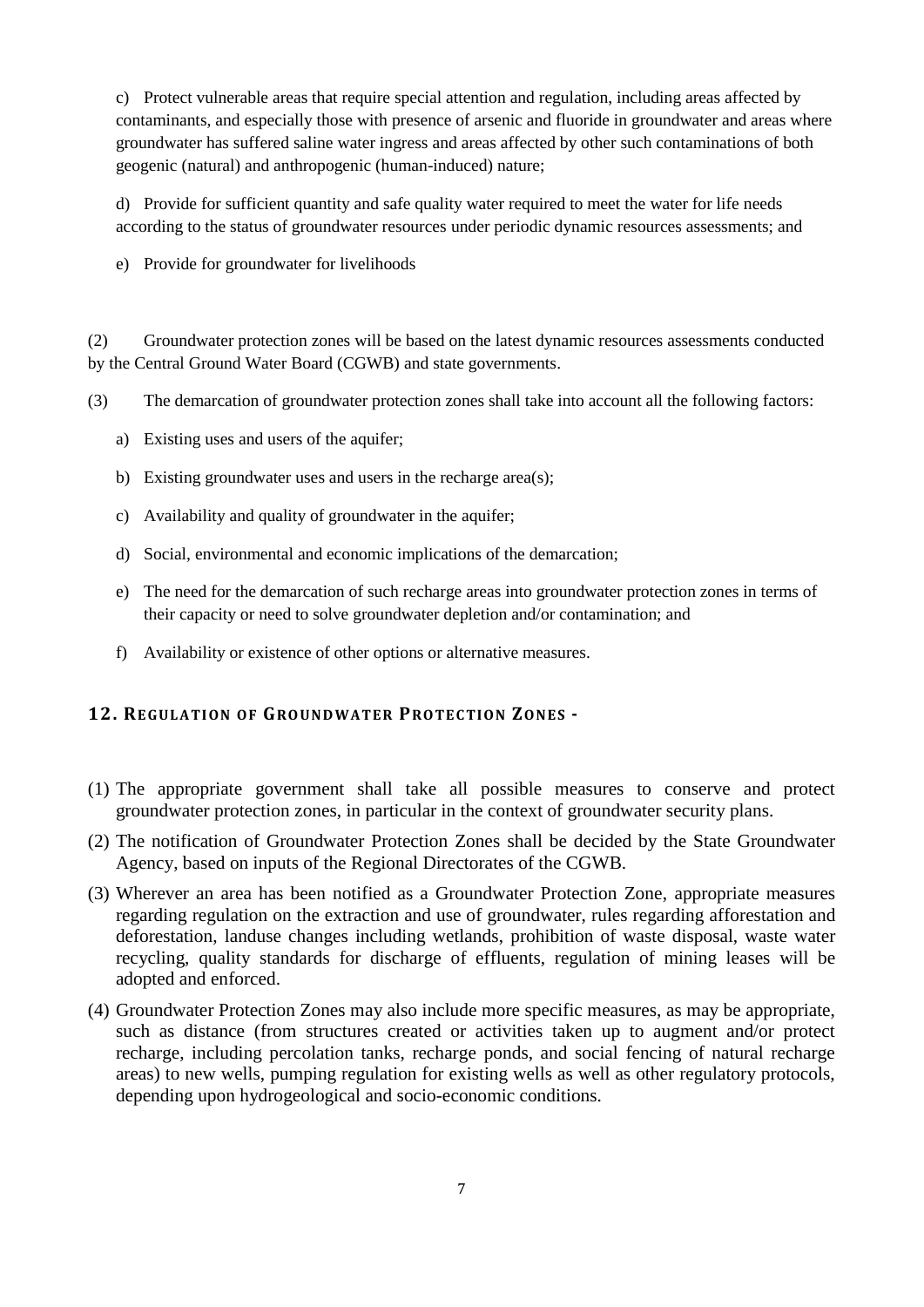#### **13. PRE PARATI ON OF GRO UND W ATER SE CURITY PL ANS**

- (1) The appropriate government shall prepare and oversee the implementation of a Groundwater Security Plan to be based on progressively available groundwater resources / aquifer information in consultation with elected local bodies and in consultation and coordination with information and monitoring cells and supporting institutions.
- (2) The objectives of the Groundwater Security Plan shall be:
	- a. attainment of sufficient quantity of safe water for life and sustainable livelihoods by every person
	- b. ensuring water security even in times of emergencies like droughts, floods etc
	- c. measures to preserve and improve the quality of ground water
- (3) The Groundwater Security Plan shall be prepared at the lowest possible administrative level, taking into account the fact that where an aquifer does not fall under the jurisdiction of a single gram panchayat, block, district, or municipality, the plan must integrate inputs at all the levels of the authority under whose jurisdiction the whole aquifer falls:
- (4) A groundwater security plan shall be prepared for every watershed or administrative unit (and aquifers wherever possible), falling partly or entirely under a groundwater protection zone defined in section 11 of this Act and where an aquifer does not fall under any groundwater protection zone, the appropriate government may determine necessary measures to be taken, including the preparation and the implementation of groundwater security plans.

#### **14. ADO PTI ON AND VALIDI TY OF GRO UND W ATE R SE C URI TY PL ANS**

- (1) The Groundwater Security Plan will be formally adopted and notified by the appropriate Government.
- (2) The Groundwater Security Plan shall be binding from the date of notification until a new security plan comes into existence and is notified.
- (3) The Groundwater Security Plan shall be valid for a period of five years from the date on which it becomes binding. It shall be revalidated or amended after every five years:

Provided that where compelling reasons, such as significant hydrological changes or drought, warrant it, revision or amendment may be made before the expiry of five years.

### **C H A P T E R VI – I NST I T U TI O N A L F R AM E WOR K**

#### **15. GRAM PAN CH AY AT GRO UNDW ATE R SUB-COM MI TTEE -**

(1)Every Gram Panchayat shall constitute a Groundwater Sub-Committee as part of the Village Water and Sanitation Committee vested with all the functions and powers required to protect and manage groundwater resources under this Act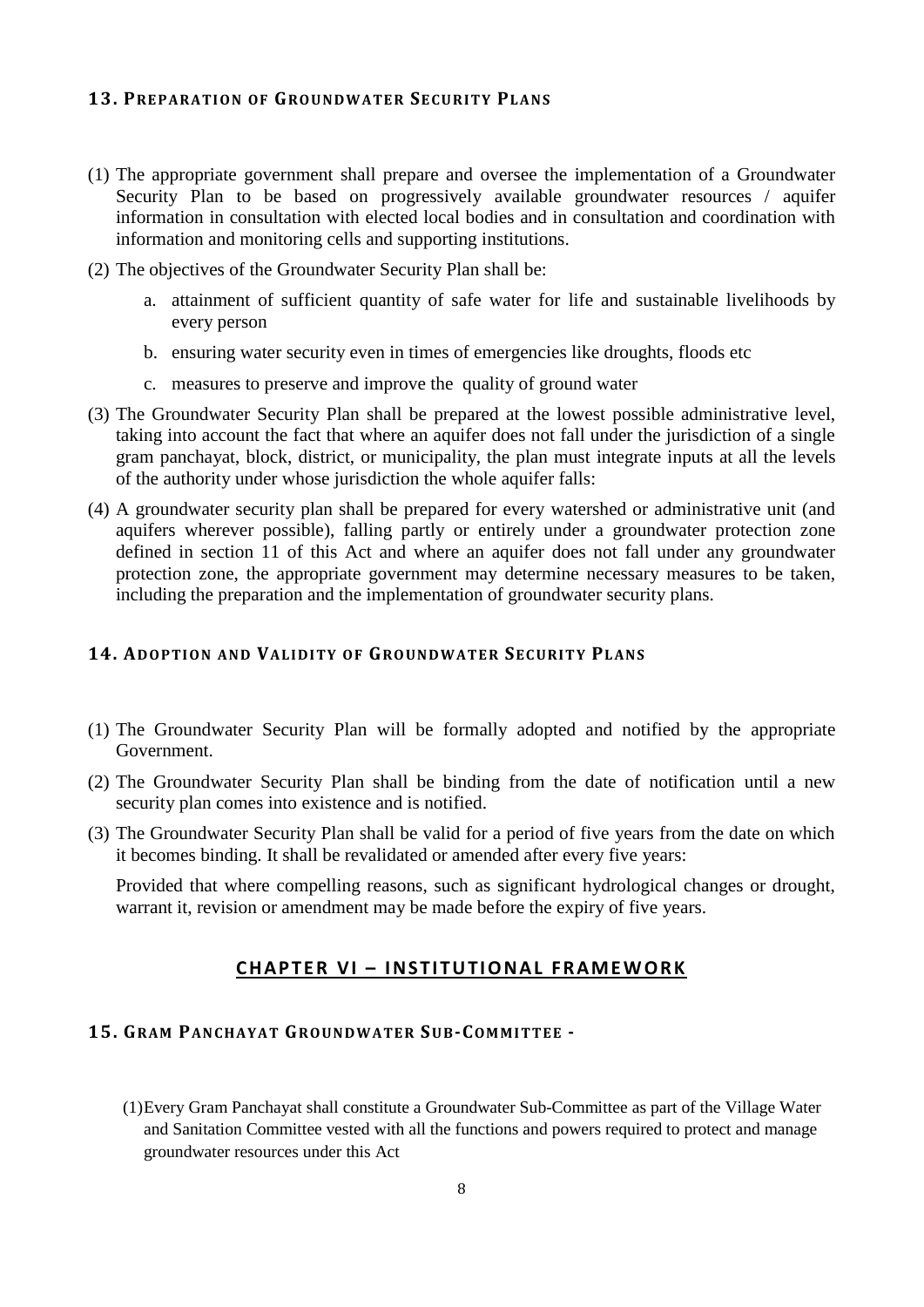- (2) The functions of the Groundwater Sub-Committee shall include:
	- a) Determination, in accordance with section 4 of this Act, of the minimum quantity of water for life to be supplied from groundwater and/or surface water depending on their respective availability;
	- b) Preparation of the Panchayat Groundwater Security Plan and presentation of the same to the Gram Sabha for approval within six months of the constitution of the Committee:

Provided that the Panchayat Groundwater Security Plan shall ensure that no user of groundwater shall jeopardise the access of anyone to their right to water for life or use of water for food security, sustenance agriculture, sustainable livelihoods and eco-system needs

Provided further that the Gram Panchayat Village Water and Sanitation Committee shall ensure, while preparing the Plan, that it complements and is integrated with other waterrelated plans, such as drinking water security plans that may be required under other laws or government schemes.

- c) Registration of all wells and other water sources such as springs within the gram panchayat boundaries;
- d) Collection of information from all sources including persons or agencies engaged in activities, such as drilling of tube wells, construction of open wells and construction of spring-tanks and to discharge this function the Groundwater Sub-Committee shall obtain a log from the drilling agencies;
- e) Recommending the granting of authorisations under section 20 of this Act on the basis of prior informed consent of the Gram Sabha;

Provided that in cases where authorisation is required across more than one GP, the recommendation for grant of authorisation shall be provided by all the concerned GPs; and

f) Carrying out any other functions, as may be prescribed in rules.

#### **16. BLO CK PAN CH AY AT GRO UNDW ATE R MANAGEMEN T-**

- (1) Every Block Panchayat shall include the mandate of groundwater management as part of all its existing water-related committees. The Block Panchayat shall ensure:
- a) Consolidation of gram panchayat groundwater security plans into a Block Groundwater Security Plan on a milli-watershed and macro-watershed basis;
- b) Coordination of the planning process between panchayats sharing aquifers where the aquifer boundary does not correspond with boundaries of a single panchayat. In the case of local aquifers, the same would apply to watersheds shared by panchayats, especially watersheds that include multiple aquifers.
- c) Monitoring and supervising implementation of gram panchayat groundwater security plans and ensuring sufficient inclusion of groundwater management protocols in such plans;
- d) Advising and recommending changes and modifications of gram panchayat groundwater security plans;
- e) Ensuring that the groundwater security plan of a gram panchayat does not restrict the options of another gram panchayat and has minimum interference with such options;
- f) Determining groundwater protection zones spanning more than one gram panchayat within the territory of the block and adopting norms for their management and regulation; and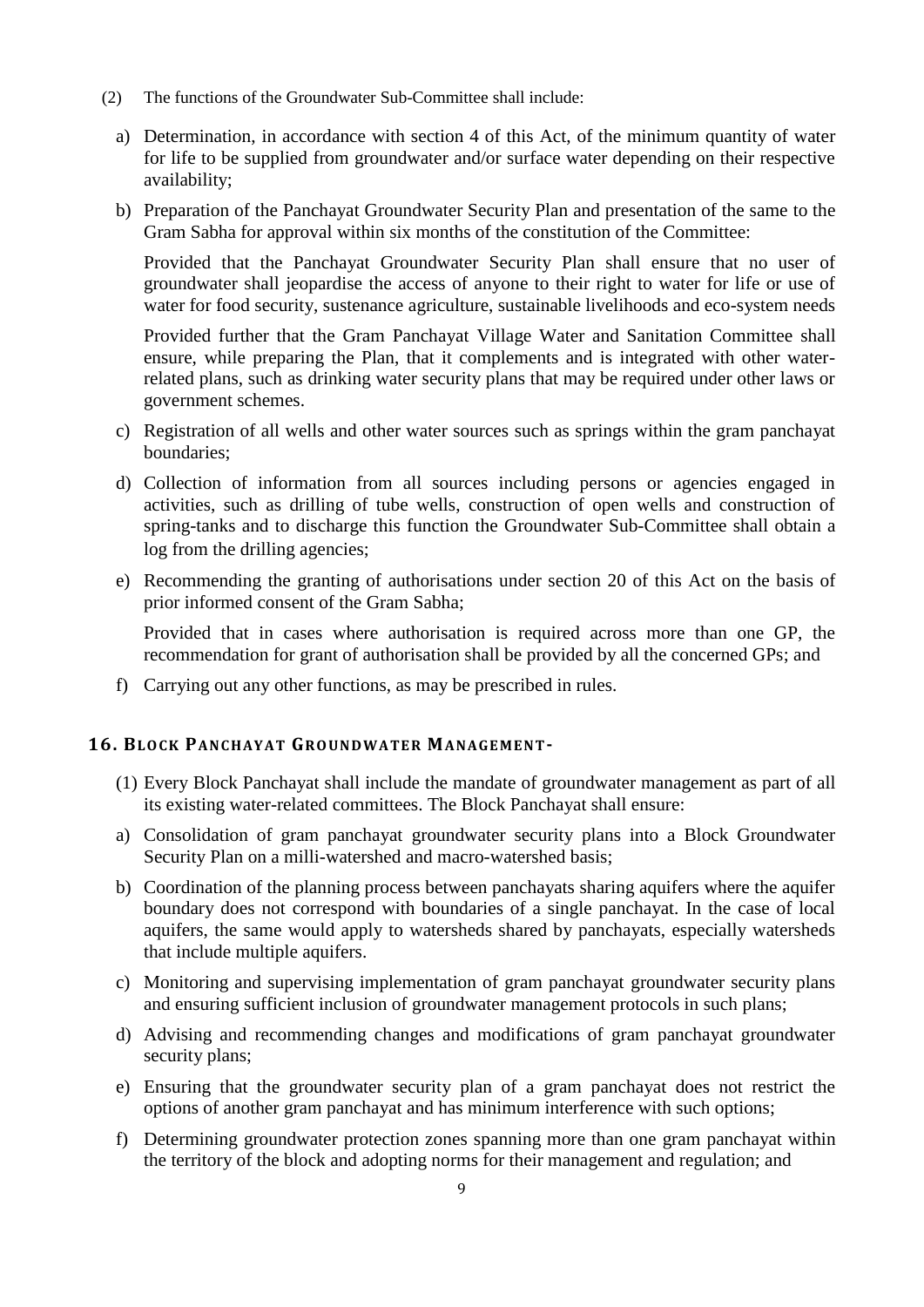g) Ensuring in times of groundwater scarcity that groundwater security plans do not come in the way of the sharing of available groundwater among gram panchayats in the block.

#### **17. MUNI CI PAL WATE R MAN AGEME NT CO M MITTEE -**

- (1) Every Municipality/Municipal Corporation shall form a Municipal Water Management Committee that will include groundwater management as an integral component.
- (2) The Municipal Water Management Committee shall work in close coordination with other water-related institutions within the municipality, in particular with the institution providing water and sewerage services, if any.
- (3) The functions of the Municipal Water Management Committee shall include:
	- a) Determination, in accordance with section 4, of the minimum quantity of water for life to be supplied from groundwater and/or surface water depending on their respective availability;
	- b) Preparation of the Municipal Groundwater Security Plan and presentation of the same to the Municipality/Municipal Corporation for approval;
	- c) Facilitating the implementation of the Municipal Groundwater Security Plan;
	- d) Determining groundwater protection zones within the territory of the Municipality/Municipal Corporation and adopting norms for their management and regulation;
	- e) Registration of all wells and other sources such as springs within the Municipality/Municipal Corporation boundaries used for commercial activities;
	- f) Registration of all wells and other water sources such as springs within the Municipality/Municipal Corporation boundaries found in areas declared as groundwater protection zones;
	- g) Collection of information from all sources including persons or agencies engaged in activities, such as drilling of tubewells and construction of open wells, and to discharge this function, it shall obtain a log from drilling agencies;
	- h) All such data to be put in public domain.
	- i) Recommending the granting of authorisations under section 20 of this Act on the basis of prior informed consent; and
	- j) Carrying out any other functions, as may be prescribed in rules.

#### **18. DIS TRI C T GRO UN DW ATER CO UN CIL**

- (1) Every district shall form a District Groundwater Council called by its local distinct name, consisting of one representatives from Panchayat and municipal groundwater management committees. These Councils would also include representative from State Agriculture Department. The District Magistrate/District Collector will preside over the committee.
- (2) The functions of the District Groundwater Council shall include: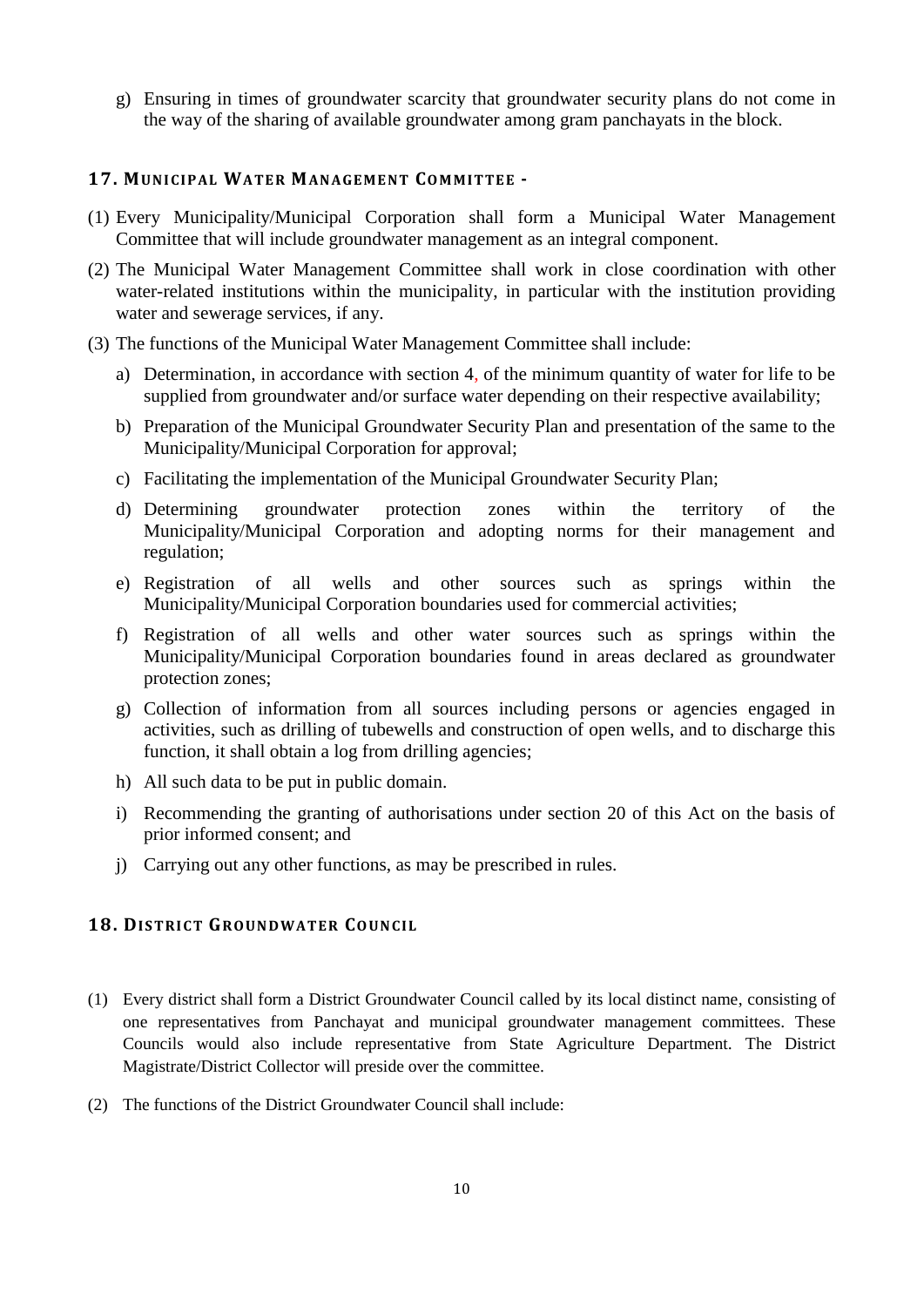- a) Consolidation of panchayat and municipal plans into a District Groundwater Security Plan, on a macro-watershed basis and presentation of the same to the District Panchayat for approval;
- b) Facilitating the implementation of the District Groundwater Security Plan;
- c) Coordination of the preparation of groundwater security plans between panchayats and municipalities sharing aquifers where their boundaries do not correspond with the boundaries of a single panchayat or Municipality/Municipal Corporation, as the case may be;
- d) Reconciling the groundwater security plans of the panchayats and municipalities within the district;
- e) Determining groundwater protection zones spanning more than one block and/or municipality within the territory of the district and adopting norms for their management and regulation;
- f) Take appropriate measures to foster the transfer of groundwater to panchayats and municipalities whose groundwater availability is insufficient to meet primary groundwater uses;
- g) Monitoring the implementation of panchayat and municipal groundwater security plans and maintaining a record of the measures adopted for this purpose;
- h) Conducting awareness enhancement programmes;
- i) Conducting capacity building programmes;
- j) Coordinating measures taken at the panchayat and Municipality/Municipal Corporation level;
- k) Registering drilling agencies that must provide it with full details of the drilling activities planned and undertaken;
- l) Granting of authorisations under section 20 of this Act on the basis of prior informed consent;
- m) Ensuring that conservation and use measures adopted in rural and urban areas do not contradict each other; and
- n) Carrying out any other functions, as may be prescribed.

#### **19. STATE GRO UNDW ATE R AD VISO RY CO UN CIL**

- (1) The State Government shall, by notification, establish, with effect from such date as may be specified in the notification, a Council at the State level to be known as the State Groundwater Advisory Council to exercise the powers conferred on, and to perform the functions and duties assigned to, it under this Act.
- (2) Where a State Groundwater Authority exists, it shall act as State Groundwater Advisory Council. Where a State Water Authority exists, it will have a fair representation of the State Groundwater Advisory Council. In either case, the State Government shall set up a Council comprising of:

Ex-officio Members

a) One representative of the Central Groundwater Board;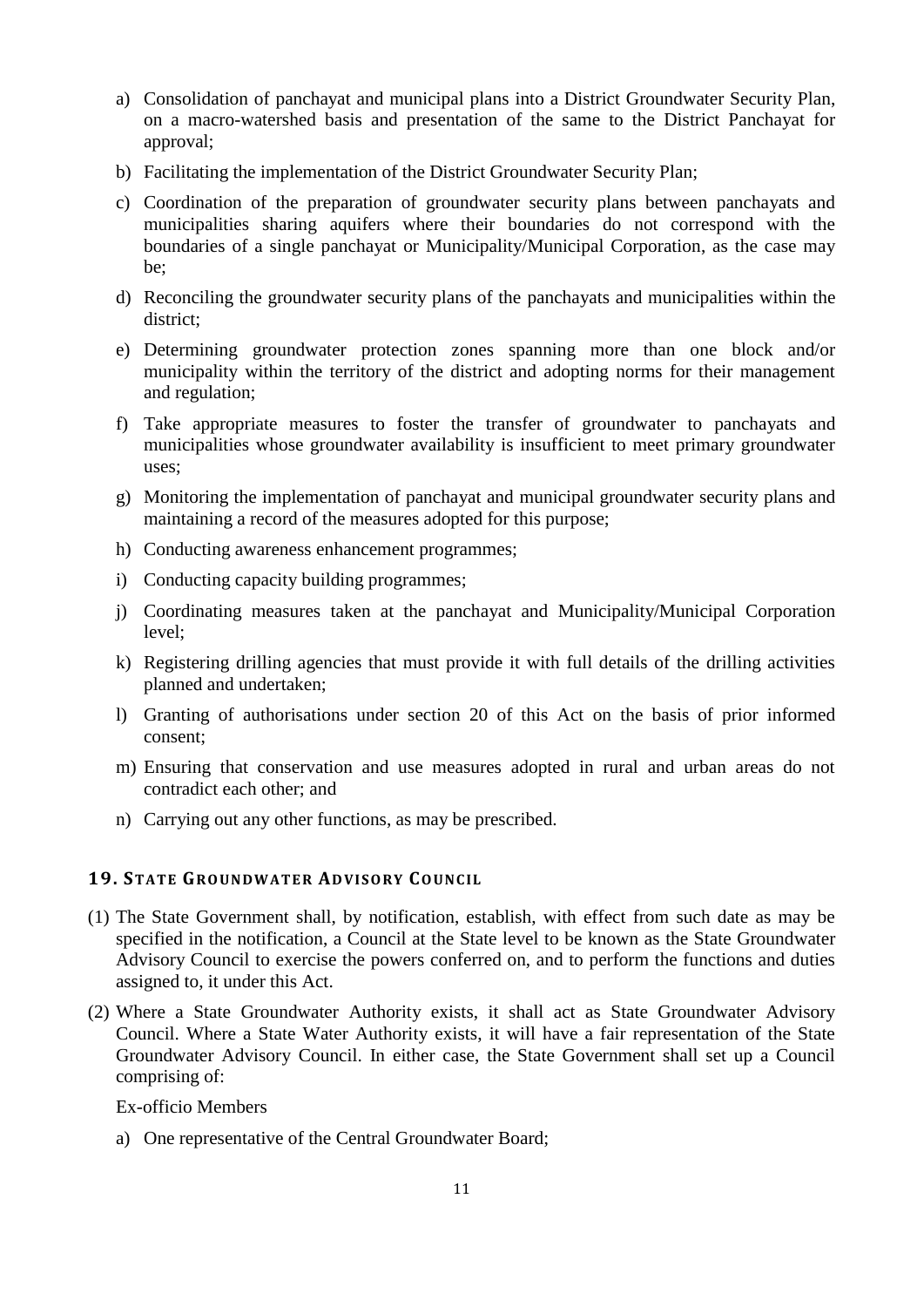- b) One representative of the State Groundwater Agency;
- c) Member Secretary of the State Pollution Control Board;
- d) An officer not below the rank of Chief Engineer of the Irrigation or Water Resources Department;
- e) An officer not below the rank of Joint Secretary of the Department of Panchayats and Rural Development;
- f) An officer not below the rank of Chief Engineer of the Public Health and Engineering Department or State Water and Sanitation Mission;
- g) An officer not below the rank of Joint Secretary of the Department of Industries;

Other Members with a tenure of two years

- h) Representatives from gram panchayat groundwater committees;
- i) Representatives from municipal groundwater management committees;
- j) Representatives from district groundwater councils;
- k) Representative from State Town & Regional Planning Agency; and
- l) Independent experts having experience in hydrogeology, ecology or social science and who have longstanding experience of working on groundwater management in the State.
- (3) The State Groundwater Advisory Council shall be supported by the State Groundwater Department, the Water Department in the absence of the former or any other department dealing with water resources.
- (4) The State Government shall nominate representatives and experts mentioned in paragraphs (h) to (l) of sub-section (2), ensuring geographical representation, as well as adequate representation of scheduled castes, scheduled tribes, backward classes and women.
- (5) The State Groundwater Advisory Council shall meet at least twice a year and at such place as the Chairperson of the Council may determine and the Council shall follow such procedure as may be prescribed in rules.

#### **20. FUN C TIONS OF TH E STATE GRO UND W ATER AD VISO RY CO UN CIL**

- (1) The State Groundwater Advisory Council shall provide advice and support to all groundwater bodies constituted under this Act.
- (2) The State Groundwater Advisory Council shall perform the following functions:
	- a) Preparing an Integrated State Groundwater Security Plan on the basis of district groundwater security plans;
	- b) Facilitating the implementation of the Integrated State Groundwater Security Plan;
	- c) Endorsing and notifying groundwater security plans or the groundwater components within the large water security plans;
	- d) Ensuring that the conservation and use measures adopted in rural and urban areas do not contradict each other;
	- e) Determining groundwater protection zones spanning more than one district within the territory of the state and adopting norms for their management and regulation;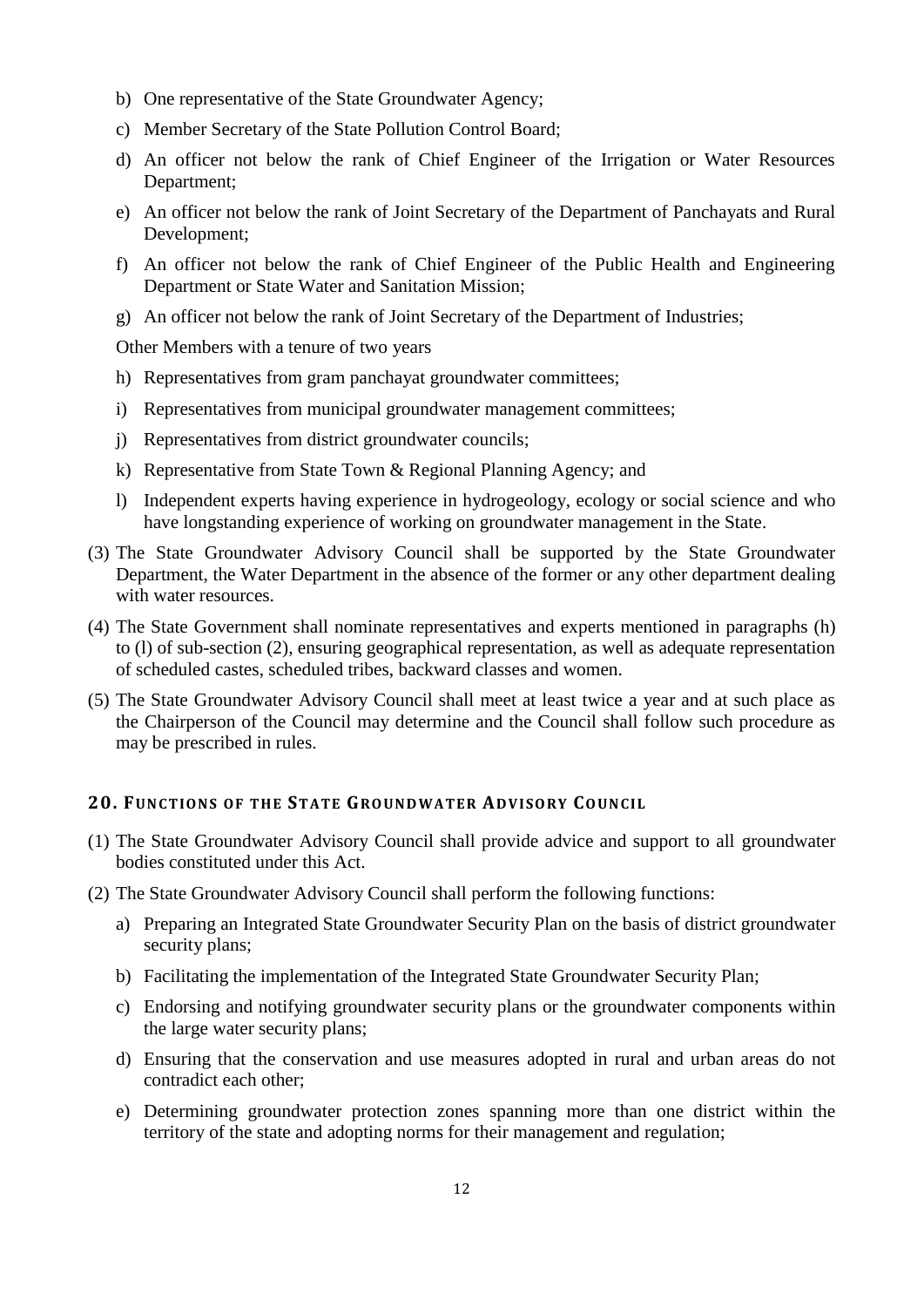- f) Maintaining and monitoring a database on the implementation of block and gram panchayat groundwater security plans;
- g) Advising and recommending to district councils and municipalities changes and modifications in district and municipal groundwater security plans;
- h) Conducting awareness enhancement programmes at the district, block and village levels;
- i) Conducting capacity building programmes at the district and block levels;
- j) Collecting information from groundwater based source creation activities, such as drilling of tube wells or construction of dug wells, with the help of gram panchayat groundwater committees;
- k) Implementing state-wide programs to incentivize the use of recycled water, considering hydrogeological, social and economic conditions; and
- l) Carrying out any other functions, as may be prescribed in rules.

# **CHAPTER VII - DUTIES OF GROUNDWATER USERS, WATER HARVESTING, RECHARGE, RECYCLING AND REUSE, PREVENTION OF W A T E RL OG GI N G**

#### **21. DUTIES AND LI ABILITY OF GRO UND W ATER USERS**

(1) Every user of groundwater shall ensure that:

- a) Groundwater is used in an economical and efficient way, is not wasted, depleted or contaminated and no substance that pollutes groundwater is directly discharged on or into the ground;
- b) Groundwater is conserved through appropriate agricultural and industrial practices, including by giving priority to using recycled water;
- c) Measures are taken to replenish or recharge groundwater, including in recharge zones, for instance, through afforestation and reforestation;
- (d) Water equipment is maintained in good condition to avoid waste, and ensure the prevention of clogging and the depletion of groundwater source; and
- e) Rules regarding groundwater protection zones are followed.

(2) Whoever uses and manages surface water and land resources in a way that is inconsistent with the Groundwater Security Plan shall phase out such activities within a period of 5 years of coming into force of this Act.

- (3) The release of any effluent that contaminates groundwater resources either temporarily or permanently shall be stopped forthwith.
- (4) Whoever contravenes the provisions of this Act by polluting or contaminating groundwater or encroaching flood plains, wetlands or water bodies shall be strictly liable for any groundwater pollution they cause and shall be responsible for the cost of its remediation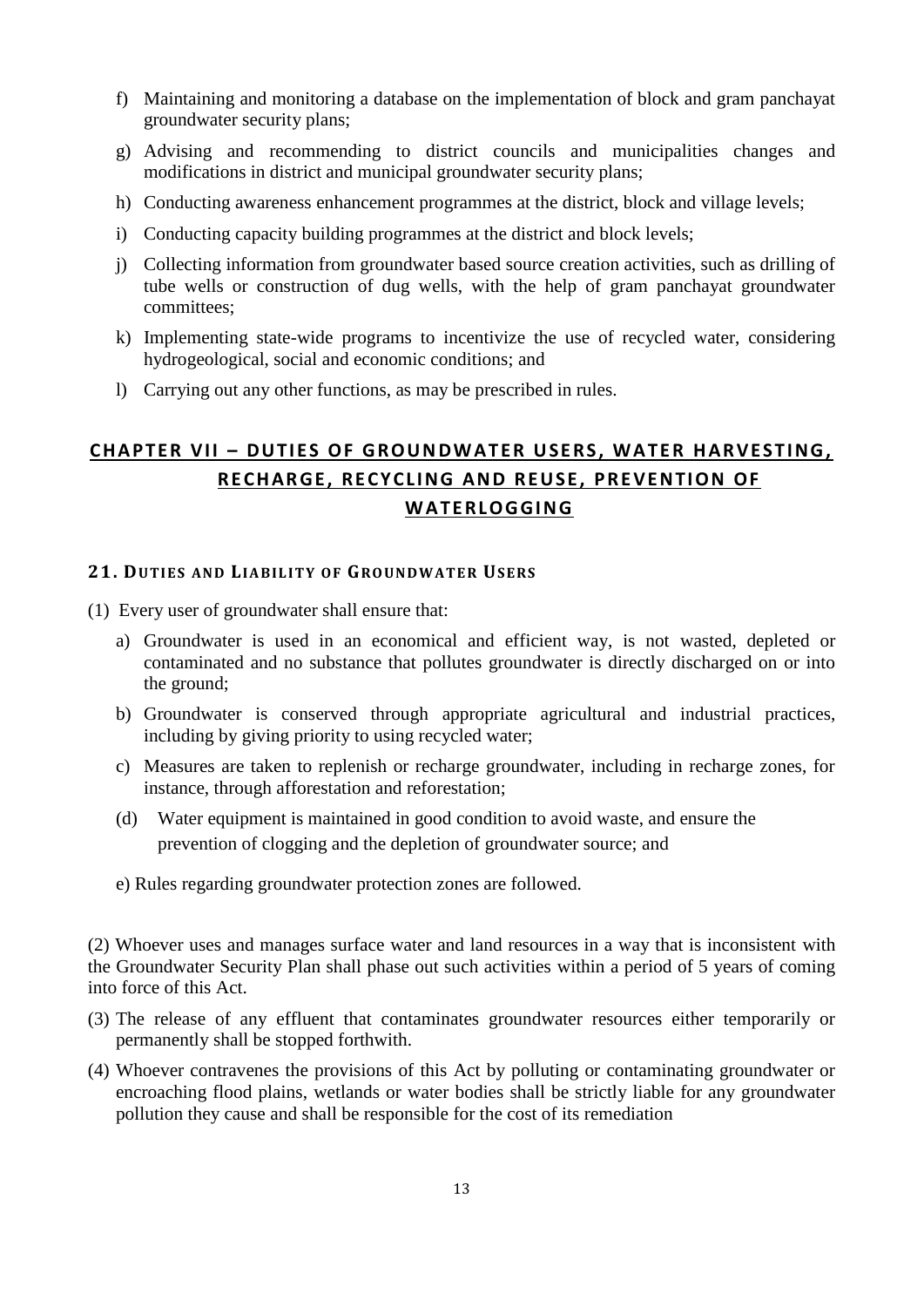#### **22. WATE R HARVES TI NG, GRO UND W ATER RECH ARG E AND CATC H MENT CONSE RV ATION**

- (1) The appropriate government shall encourage rainwater harvesting and catchment conservation as per geological conditions. It shall undertake all possible steps in integrated natural resources conservation, use and regulation for the augmentation of groundwater resources within its jurisdiction, through integration and convergence of all natural resources related developmental schemes and projects.
- (2) Notwithstanding anything contained in any other law for the time being in force, the gram panchayat groundwater committee or municipal water management committee as the case may be, may impose stipulated conditions for providing rooftop rainwater harvesting structures in the building plan of an area of 100 m² or more. Such stipulations shall be binding on concerned government agencies sanctioning or approving building plans. A building number, a tax assessment, and permanent water and electricity connections shall be extended only after compliance of the directions given in this regard.
- (3) Catchment conservation shall include appropriate groundwater conservation and recharge structures depending on the nature of the terrain/soil and condition/geology of the area.

#### **23. RE CY CLING AND RE-USE OF GRO UND W ATE R**

The appropriate government shall encourage recycling and, in particular, foster re-use of water for non-potable urban, industrial, and agricultural use, as well as augmentation of potable water supplies through indirect reuse.

Provided that industrial, commercial and large residential establishments withdrawing water above a determined threshold shall be mandated to recycle water for purposes as may be suitable. Appropriate government shall design monitoring and incentive mechanisms to enforce such mandates.

#### **24. PREV EN TION AND MITIG ATI ON OF WATE RLO GGIN G**

- (1) The appropriate government shall discourage and prevent such activities that are likely to lead to potential waterlogging of land. It shall undertake all possible regulation for the protection of land against waterlogging within its jurisdiction.
- (2) The Gram Panchayat Groundwater Committee or Municipal Water Management Committee, as the case may be, may impose stipulated conditions for regulating activities in waterlogged areas that lead to worsening of the waterlogging condition. The gram panchayat/Municipality/ Municipal Corporation, in consultation with the District Groundwater Information and Monitoring Cell, shall take steps to mitigate waterlogging through proper interventions related to soil treatment and land drainage.
- (3) Waterlogging mitigation measures shall be adopted by using appropriate processes and technologies, in due consultation with appropriate information and monitoring cells.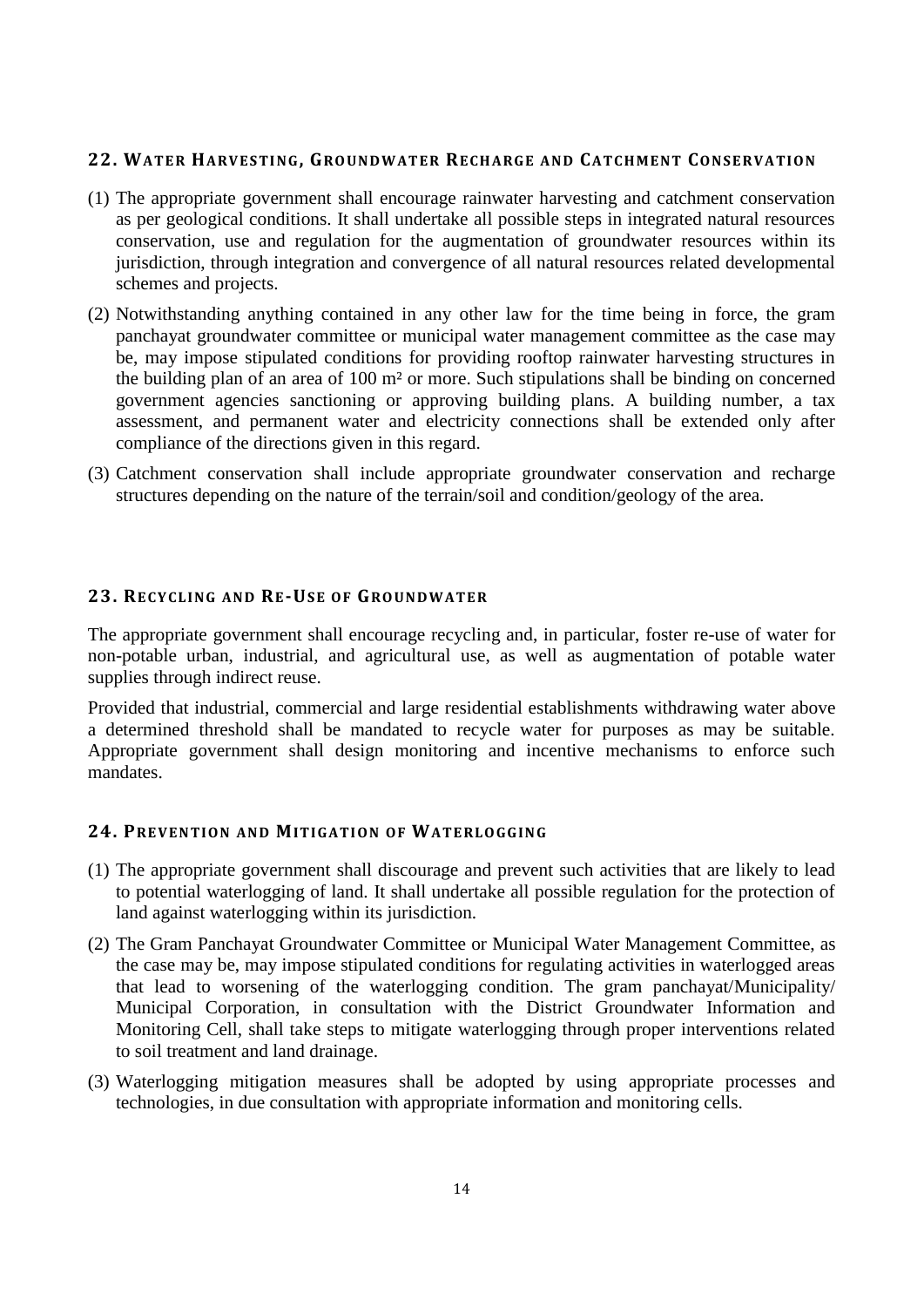### **CHAPTER VIII - GROUNDWATER FOR LIVELIHOODS AND IRRIGATION**

#### **25. GROUNDW ATE R FOR LI VELIH OODS AND IRRIG ATI ON -**

- (1) Every person is entitled to use groundwater for meeting livelihood needs, so long as such use does not adversely impact the right to water for life of any other person.The livelihood pattern and the resultant needs should be incorporated in groundwater security plans.
- (2) The Groundwater Security Plan shall take into account the availability of water through surface water projects and provide for groundwater for the livelihood needs through an integrated approach:

Provided that in case of severe drought or where the area has been declared a Groundwater Protection Zone, limits may be imposed for restricting water use by the appropriate government.

- (3) Major or medium irrigation projects using groundwater shall be based on an authorisation system allocated by the appropriate government in consonance with the groundwater security plan. The procedure for issuing authorisations shall be the same as that outlined in Chapter IX.
- (4) Major or medium irrigation projects using groundwater may be subject to paying a water rate to the panchayat, as determined by the Gram Panchayat Groundwater Committee, to be used for groundwater conservation and augmentation activities.
- (5) In any area that has been declared a Groundwater Protection Zone and where water intensive cash crops are grown, an undertaking shall be obtained for a change from water-intensive crops and such undertaking must be incorporated in the authorisation.
- (6) In the command areas of irrigation systems where water user associations have been established under the law, the said water user associations may levy and collect from the farmer or any other person using groundwater such fees, as they may deem appropriate.

# **CHAPTER IX - AUTHORISATION FOR GROUNDWATER ABSTRACTION, PRICING AND REGULATION OF MINING**

#### **26. AUTH ORIS ATI ON TO ABSTRAC T GROUN DW ATER**

(1) No one shall abstract groundwater for industrial use or infrastructure projects without an authorisation issued by the appropriate government as specified in schedule 2on the basis of a social and environment impact assessment and as defined in this chapter:

Explanation: Industrial use includes, but is not restricted to groundwater extracting industries, bottling plants and other commercial activities and agencies – government or private – responsible for water supply using groundwater.

(2) Bulk supply of water for life through groundwater shall be in accordance with the provisions of the Groundwater Security Plan in the concerned area. Other uses of groundwater for life shall be monitored but not subject to an authorisation.

(3) Authorisations for industrial, commercial or other bulk uses of groundwater shall be granted in a Groundwater Protection Zone only if such uses are in conformity with the provisions of the Groundwater Security Plan. Industries with high intensity of water use should not be located in regions prone to water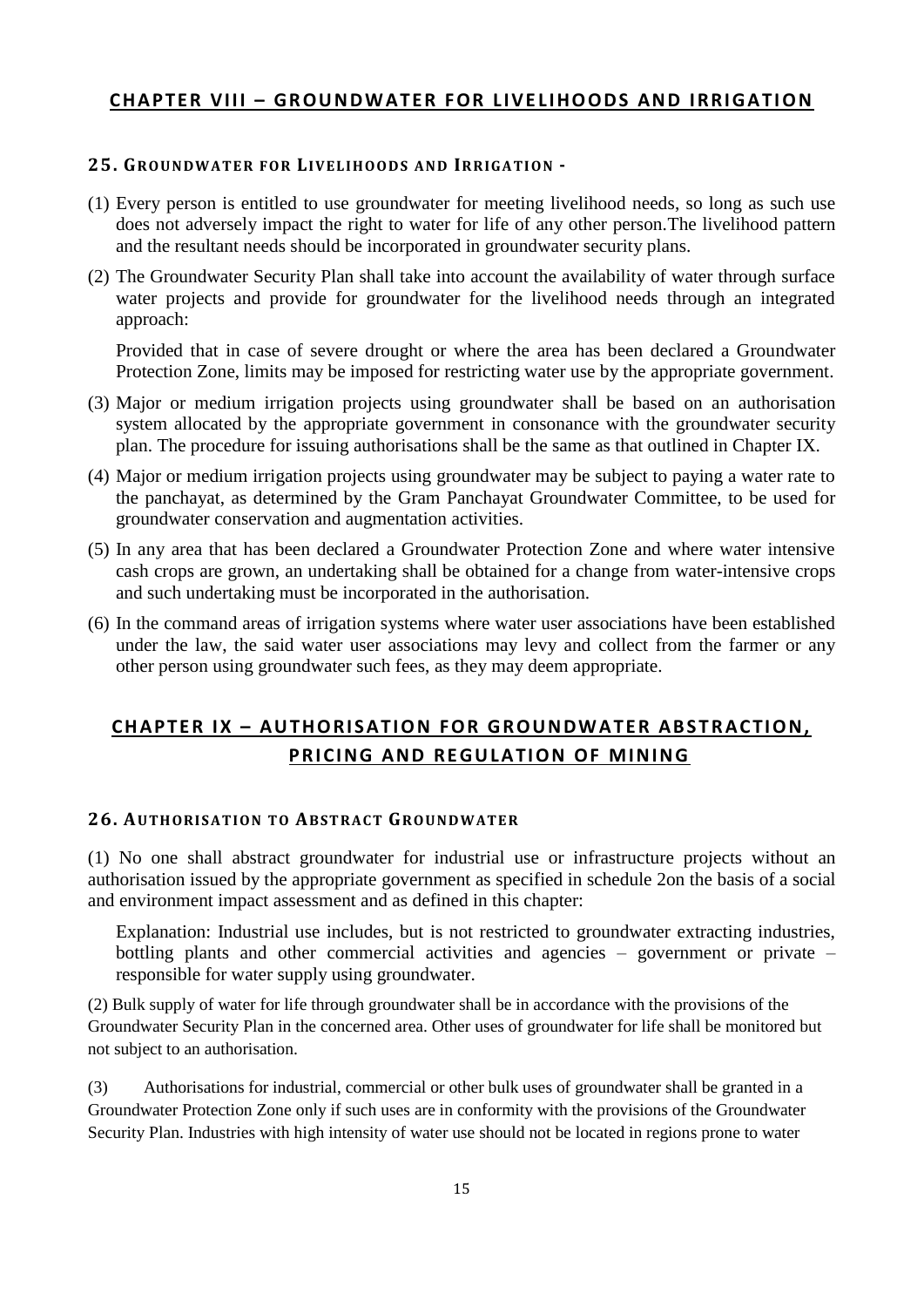stress or in drought prone regions. Similarly, industries with potential to affect water quality should not be located in regions that are vulnerable to groundwater contamination.

(4) The procedure for applying for authorization shall be prescribed in rules.

#### **27. PRI CING OF IND US TRI AL AND BULK USE OF GRO UND W ATER**

(1) Industrial or bulk groundwater use shall be priced and a water rate, as prescribed by the appropriate government shall be charged.

Provided that the base rate for industrial and bulk groundwater use should be determined by the State Groundwater agency, and additional flexible component should be applied to reflect scarcity conditions, proneness to pollution and groundwater use prioritization at municipal / block levels.

Provided further that the water rate should be subject to periodic review and revision as per revalidation of the Groundwater Security Plans

- (2) Funds collected under this section shall be used for groundwater conservation and augmentation activities.
- (3) The groundwater rate charged under sub-section (1) is in addition to the water cess that may be paid under the Water (Prevention and Control of Pollution) Cess Act, 1977.
- (4) An annual water audit will be conducted in cases where the annual bulk water usage exceeds a prescribed limit decided by the Act. This audit will be conducted for filing annual water returns by each such bulk user to the State. The State may decide an appropriate course of action to reduce the water footprint of such bulk water users.

#### **28. RE GUL ATI ON OF MINING**

(1) Any entity planning reconnaissance, prospecting, general exploration, detailed exploration or mining in respect of any major or minor minerals, including sand mining, shall prepare and file a prospecting plan with the appropriate government of the area concerned, indicating steps proposed to be taken for the protection of surface and groundwater to minimise the adverse effect of prospecting operations on groundwater and the environment in general.

(2) Mine drainage water stored at surface tailing pond shall be monitored periodically for quality to proactively prevent underground seepage of toxic wastewater; in the event of concentration of toxic chemicals over a prescribed limit, appropriate treatment and management measures should be taken by the mining entity.

(3) Any entity preparing and filing a prospecting plan under sub-section (1) and any person having undertaken mining operations for a major or minor mineral shall take immediate measures, as prescribed by the appropriate government of the area concerned, to restore, as far as possible, water regimes and the ecosystem in general in the areas in which prospecting or mining operations have been conducted.

(4) Any entity undertaking mining activities shall support groundwater enrichment activities in their watershed and provide drinking water from their own sources to nearby habitations in case of emergency in the manner prescribed by the appropriate government.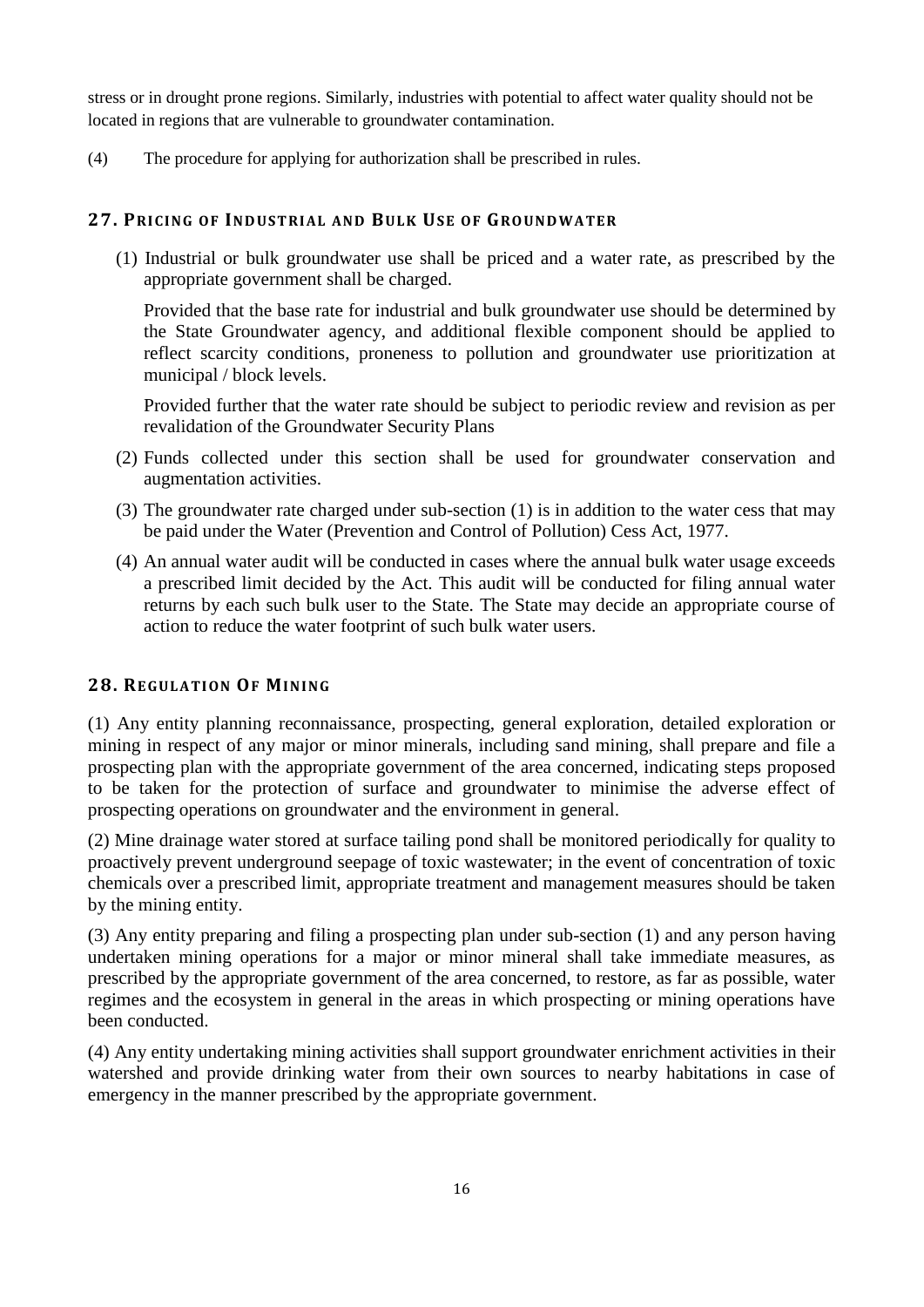# **CHAPTER X - SOCIAL AND ENVIRONMENT IMPACT ASSESSMENT, TRANSPARENCY AND ACCOUNTABILITY**

#### **29. SO CI AL AND EN VI RON MEN TAL IM PACT ASSESSMENT AND PUBLI C CONSUL TATI ON**

(1) It shall be duty of the appropriate government to conduct social and environment impact assessments for projects and for public consultation on those as specified under Schedule III:

Provided that in order to carry out this obligation, the appropriate government shall enlist the help of information and monitoring cells and supporting institutions, as well as any other agencies which the appropriate government may think fit, as and when required;

Provided further that in no case the promoter of the project, which is subjected to the social and environment impact assessments, shall be involved in this process.

(2) The social and environment impact assessment shall include, but not restricted to, assessment of short-term and cumulative impacts and specifically:

- a) Impacts on right to water for life;
- b) Impacts on drinking water sources, including public drinking water supply systems in the concerned area and beyond, and its socio-economic impacts;
- c) Impacts on quality and quantity of groundwater in the concerned area and beyond;
- d) Impacts on agricultural production and its socio-economic impacts;
- e) Impacts on livestock and other living beings;
- f) Impacts on the ecosystem;
- g) Impact on wetlands;
- h) Impact on landuse.

(3). Information on the social and environment impact assessment of projects including Social Audit reports under Section 32 shall be placed on internet for access by public.

#### **30. DUTY TO ES TABLI SH TRANS PAREN CY SY STEMS**

- (1) It shall be the duty of the appropriate government at all levels to create an effective, appropriate and citizen-friendly transparency regime for the present Act.
- (2) Access to information as defined in this Act shall extend to all persons.
- (3) The minimum content, periodicity, and other details of the information to be put out proactively shall be specified by Rules.
- (4) The transparency regime for provision of information to any person shall include, but shall not be restricted to:
	- a) Proactive mandatory disclosure;
	- b) Inspection of all documents and offices;
	- c) Making accessible the copies of documents, records and samples of material; and
	- d) Ensuring the transparency of the decision-making processes.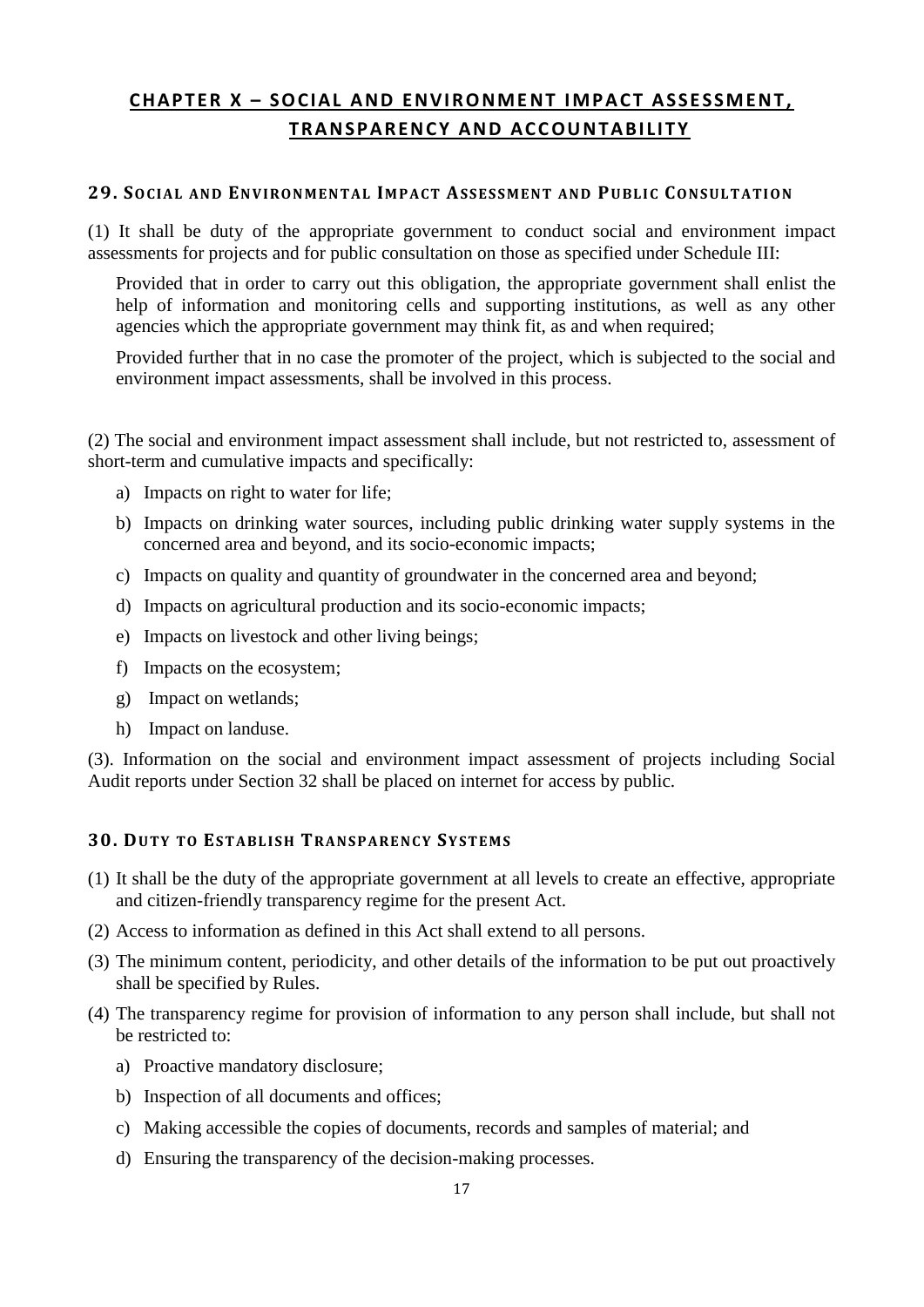(5) All requests for information within a district shall be fulfilled within seven days and those outside the district within 15 days:

Provided that any request for information not complied with within the time period specified shall be considered a deemed refusal.

#### **31. DUTIES OF PRO AC TI VE DIS CLOS URE**

- (1) The appropriate government at all levels shall proactively disclose information.
- (2) It shall be the duty of the appropriate government to disseminate the records in such a manner that a layperson can understand the information easily. This obligation shall also include the dissemination of information in a consolidated and summarized form, wherever appropriate.

#### **32. SO CI AL AUDI TS**

- (1) Social audits of activities undertaken in pursuance with this Act shall be conducted in every twelve months.
- (2) It shall be the obligation of the gram sabha or municipality/ municipal corporation, as the case may be, to conduct social audits, as required above, of activities undertaken in pursuance of this Act within the gram panchayat or municipality:

Provided that this mandatory social audit may be linked to social audits required under other laws or government schemes and guidelines.

- (3) The relevant authorities shall make available all relevant documents including the tender documents, bills, vouchers, copies of sanction orders and other connected papers to the Gram Sabha or Ward Sabha for the purpose of conducting the social audit.
- (4) The findings of the audit shall be read out in the gram or municipality/ municipal corporation and shall also be circulated to the State Groundwater Advisory Council and, as appropriate, to the District Groundwater Council or Municipal Groundwater Committee.
- (5) The appropriate government shall encourage independent audits, carried out by civil society or citizens' groups.
- (6) All social audits shall be universal and open, allowing for ongoing social audit (concurrent) as well as post facto social audits.
- (7) The Groundwater Grievance Redressal Officer shall take necessary action on the findings of all social audits, including directions to initiate criminal prosecution.
- (8) The Groundwater Grievance Redressal Officer may impose a fine and/or award compensation on the basis of the findings of the social audit, within a reasonable time period and in any case not later than six months.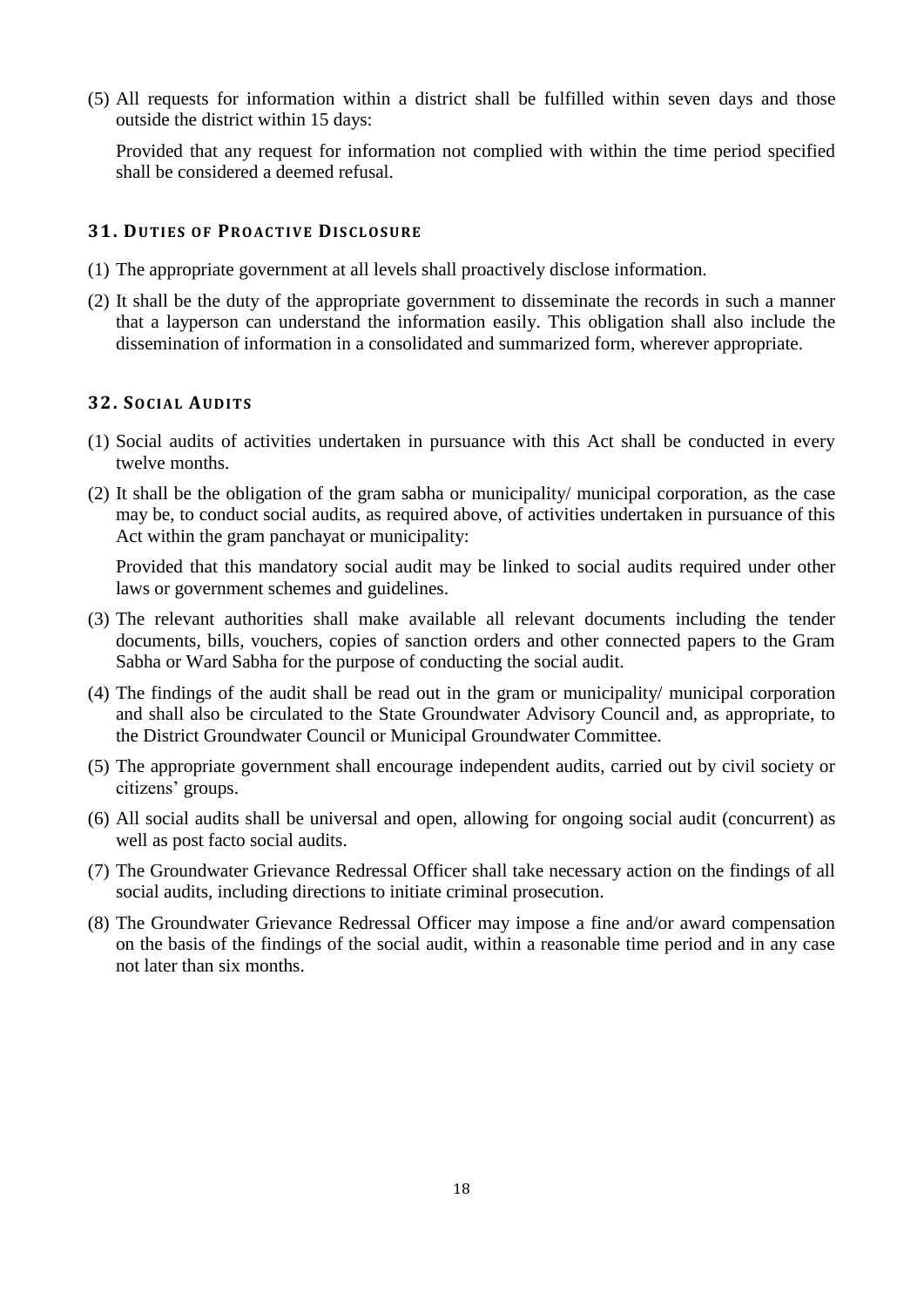#### **CHAPTER XI - OFFENCES, PENALTIES AND LIABILITY**

#### **33. OFFEN CES AND PE NAL TIES**

- (1) Whoever does any activity, which prejudicially affects the quality of groundwater or availability thereof shall be punished with imprisonment, which may extend to one year and six months or with a fine, not less than one lakh rupees or with both.
- (2) If a user convicted under sub-section (1) repeats the offence, such user shall be punished with a fine for an amount double the maximum prescribed under sub-section (1) in addition to imprisonment that may be prescribed under sub-section (1) and if such a user holds a valid authorisation granted under this Act, such authorisation shall be cancelled with immediate effect.
- (3) Any supplier of water who supplies or causes to be supplied groundwater which fails to meet the quality standard prescribed under law shall be punished with a fine not less than One lakh rupees.
- (4) Whoever extracts or causes to be extracted groundwater from a groundwater protection zone and fails to comply with instructions or directions given by the appropriate government under this Act or specified by the Rules shall be punished with imprisonment which shall not be less than six months and which may extend to three years and with a fine which may extend to ten lakhs.
- (5) Whoever, being an owner of a building liable to be fitted with mechanisms for harvesting rainwater for recharging groundwater as per the requirements under this Act, fails to do so, shall be punished with a fine, not less than One lakh rupees.

Provided that in addition to the penalty imposed on her or him, she or he shall be required by the Groundwater Grievance Redressal Officer to comply with the requirements of law within a stipulated time.

Provided further that in case of failure on the part of the owner of the building, the appropriate government shall take steps to install or restore such mechanisms and the expenditure incurred for this shall be collected from the owner as arrears of land revenue or as a judgment debt realisable through execution proceedings initiated before the Groundwater Grievance Redressal Officer.

- (6) Whoever contravenes any of the provisions of this Act or fails to comply with any order or direction given under this Act or its Rules, for which no penalty has been elsewhere prescribed in this Act, shall be punishable with imprisonment, which may extend to three months or with fine, not less than One lakh rupees or with both.
- (7) If an offence punishable under this Act is committed at any time by a company, every person who is in charge of and responsible to the company for the conduct of its business at the time of the commission of the offence and the company shall be deemed to be responsible including criminally liable for the offence, and shall be personally liable under the Act.

Provided that where any offence under this Act has been committed by a company and it is proved that the commission of the offence is with the consent and connivance or attributable to any neglect on the part of any Director, Manager, Secretary or other officer of the company, such Director, Manager, Secretary or other officer shall be deemed to be responsible for that offence and shall be liable to be proceeded against and punished accordingly.

Explanation: For the purpose of this section: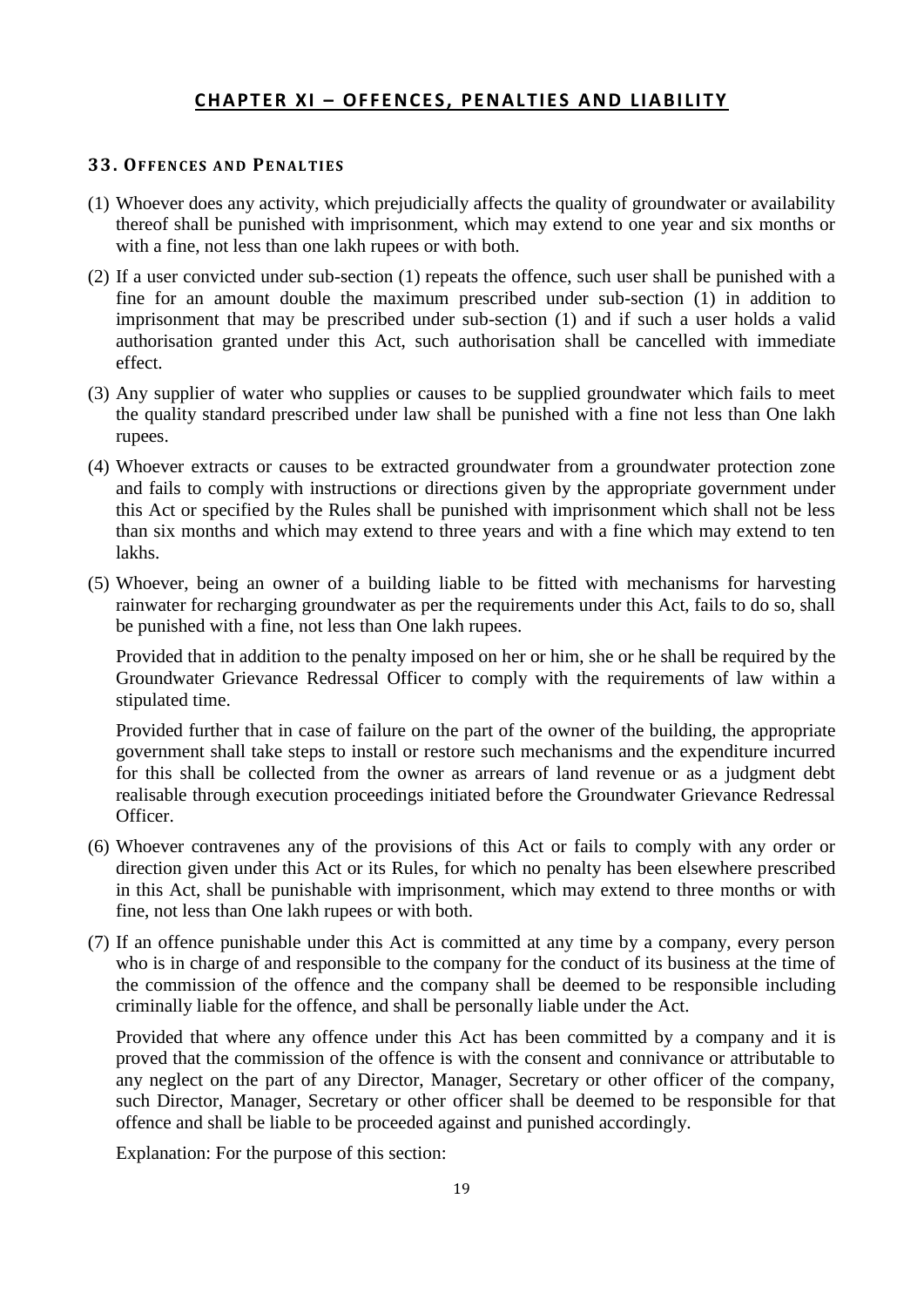"Company" means any body corporate and includes a firm or other association of individuals; and

"Director" in relation to a firm means the partner in the firm.

#### **34. CI VIL AN D ADMIN ISTRATIVE RE MEDIES**

- (1) Whoever violates the Groundwater Security Plan prepared and implemented under this Act shall be liable to be sued and any act done or any omission to do an act in violation of the Groundwater Security Plan shall be an actionable wrong.
- (2) The appropriate government at the level in which the Groundwater Security Plan is drawn up and monitored shall be the body responsible for initiating and continuing the legal action against the violators.
- (3) The appropriate government shall designate an officer who shall initiate the legal proceedings against the violators of the Groundwater Security Plan.
- (4) An application to remedy/rectify the violation shall be preferred before the Groundwater Grievance Redressal Officer having jurisdiction over the area from where the dispute arose.
- (5) The appropriate government may give directions to any person to remedy any violation of rules and regulations or provisions of this Act. It may also impose fines for the violations, remittance of which shall be a condition for restoration of the authorisation cancelled or suspended.
- (6) Nothing under this provision shall bar the exercise of the power of cancellation, suspension, and modification of the authorisation granted by the appropriate government by way of an administrative order for violation of the conditions of the authorisation.
- (7) Any person aggrieved by the administrative directions issued against her or him by the appropriate government may raise a dispute under this Act.
- (8) Any individual, group, community, or non-governmental organization, can file a petition before the Groundwater Grievance Redressal Officer seeking remedy against the violation of the Groundwater Security Plan.
- (9) No action shall be initiated by any person, other than the designated officer, under this section unless he had served thirty days" notice to the concerned authorities for initiation of legal action:

Provided that the Groundwater Grievance Redressal Officer may allow the initiation of legal action without serving the above said notice if she or he is satisfied regarding the urgency of the matter or if she or he is convinced that no purpose is going to be served by issuing such a notice.

- (10) The Groundwater Grievance Redressal Officer can issue an injunction against the perpetrator of the violation, or issue a mandatory injunction to compel positive actions to remedy the situation or direct the violator to pay compensation for the violation.
- (11) Industrial or commercial users shall be strictly liable for substantial harm to groundwater quantitatively and qualitatively and for the degradation of the land as well as damage caused to public health:

Explanation: Inherently hazardous uses of groundwater include but are not limited to the direct pumping and/or release of potential hazardous effluents into aquifers, extraction of groundwater beyond the specified authorisation accorded to an industry, and activities destroying the recharge capabilities of areas notified as Groundwater Protection Zones.

(12) The Groundwater Grievance Redressal Officer may provide for restitution of property damaged and for restitution of the environment for such area or areas or compensation to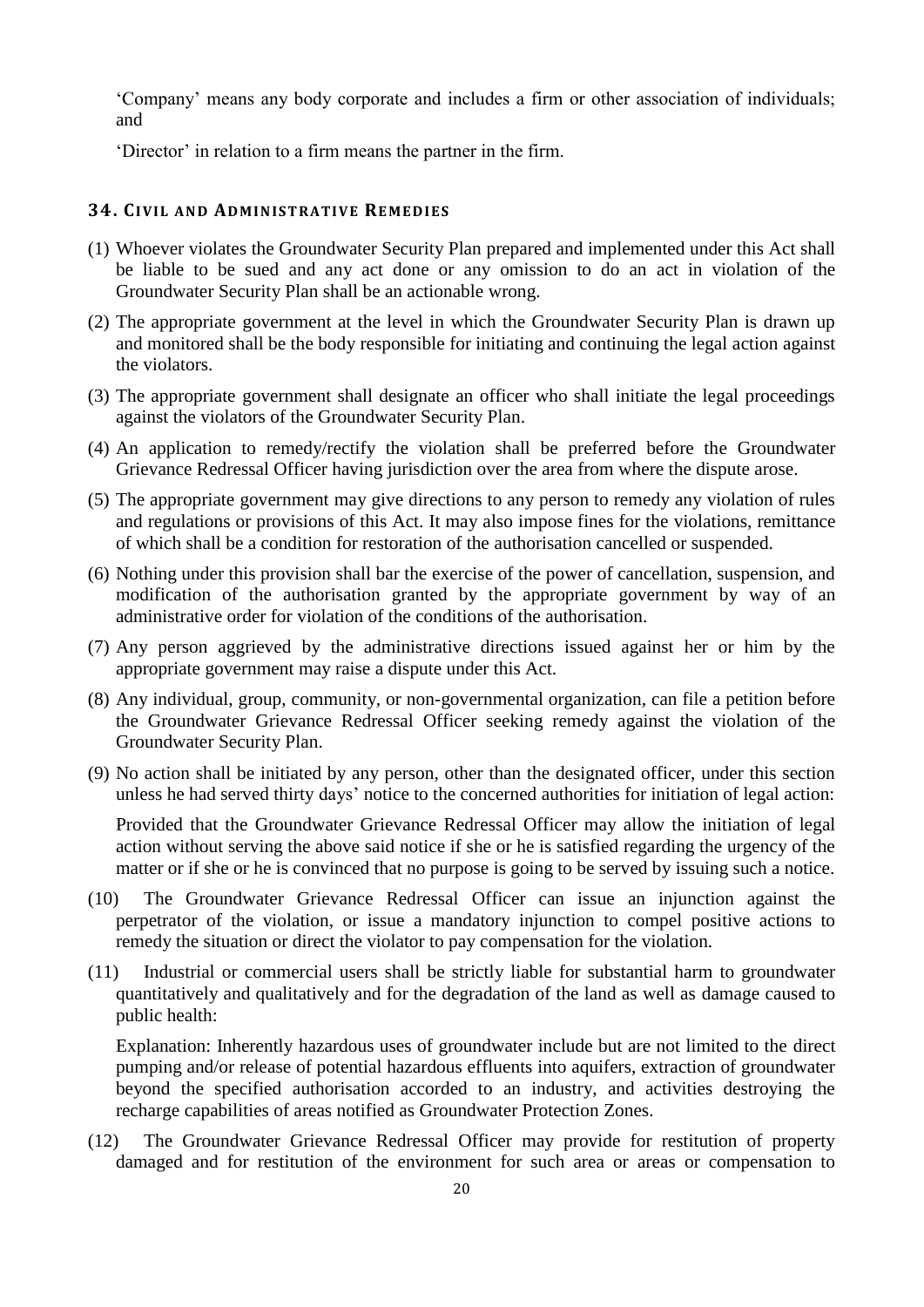victims who suffered health hazards or faces threat to health as well as for the damages caused to the environment as she or he may think fit.

- (13) The Groundwater Grievance Redressal Officer may impose a fine for violations of the Groundwater Security Plan or any other provisions of this Act and such fine shall not exceed the amount prescribed as fine under the penal provisions under this Act.
- (14) The Groundwater Grievance Redressal Officer may cancel the authorisation granted in cases of violation of the Groundwater Security Plan or conditions of the authorisation or suspend it for a specific period in addition to any other order she or he may pass in a petition for rectification of the Groundwater Security Plan violation.
- (15) The Decision of the Groundwater Grievance Redressal Officer shall be binding on all parties to the complaint.
- (16) No Action shall be initiated before the Groundwater Grievance Redressal Officer unless it is certified that all appropriate measures to settle the dispute by mediation and conciliation have failed. The manner in which the certificate of failure of mediation and conciliation is to be issued and authenticated shall be provided by Rules.
- (17) Nothing contained in this provision shall limit the power of the Groundwater Grievance Redressal Officer to entertain any complaint or application without prior notice being given to the appropriate government for taking action or without the failure report of the conciliation and mediation if she or he is satisfied that the case requires urgent actions to be taken or that it will not serve any purpose to wait for the completion of the prerequisites mentioned earlier.

#### **35. CO GNIZ AN CE OF OFFENCES**

- (1) Offences under this Act shall be cognizable and triable by a magistrate of first class or by any other judicial forum created/empowered in this behalf.
- (2) The magistrate may take cognizance of the offence either suomoto or on a complaint filed by the appropriate government.
- (3) Any person interested in the matter on her or his personal behalf can initiate prosecution of any person who commits any offence under this Act.

Provided that before initiating the prosecution, the person interested shall give a one-month notice to the appropriate government intimating her or his intention to initiate prosecution:

Provided further that it shall be within the power of the court to allow the person interested in the matter to initiate prosecution against anyone who violated the provisions of this Act without serving the notice mentioned above if the court is satisfied that the matter is of urgent nature or that no useful purpose is going to be served by issuing the above-mentioned notice.

#### **36. CO M PO UNDIN G OF OFFENC ES**

- (1) Offences prescribed under this chapter, except under Section 33 sub-section (4) may be compounded by the appropriate government with the permission of the court.
- (2) On compounding the offences, the conditions laid down under rules for the imposition of fees for compounding shall be complied with.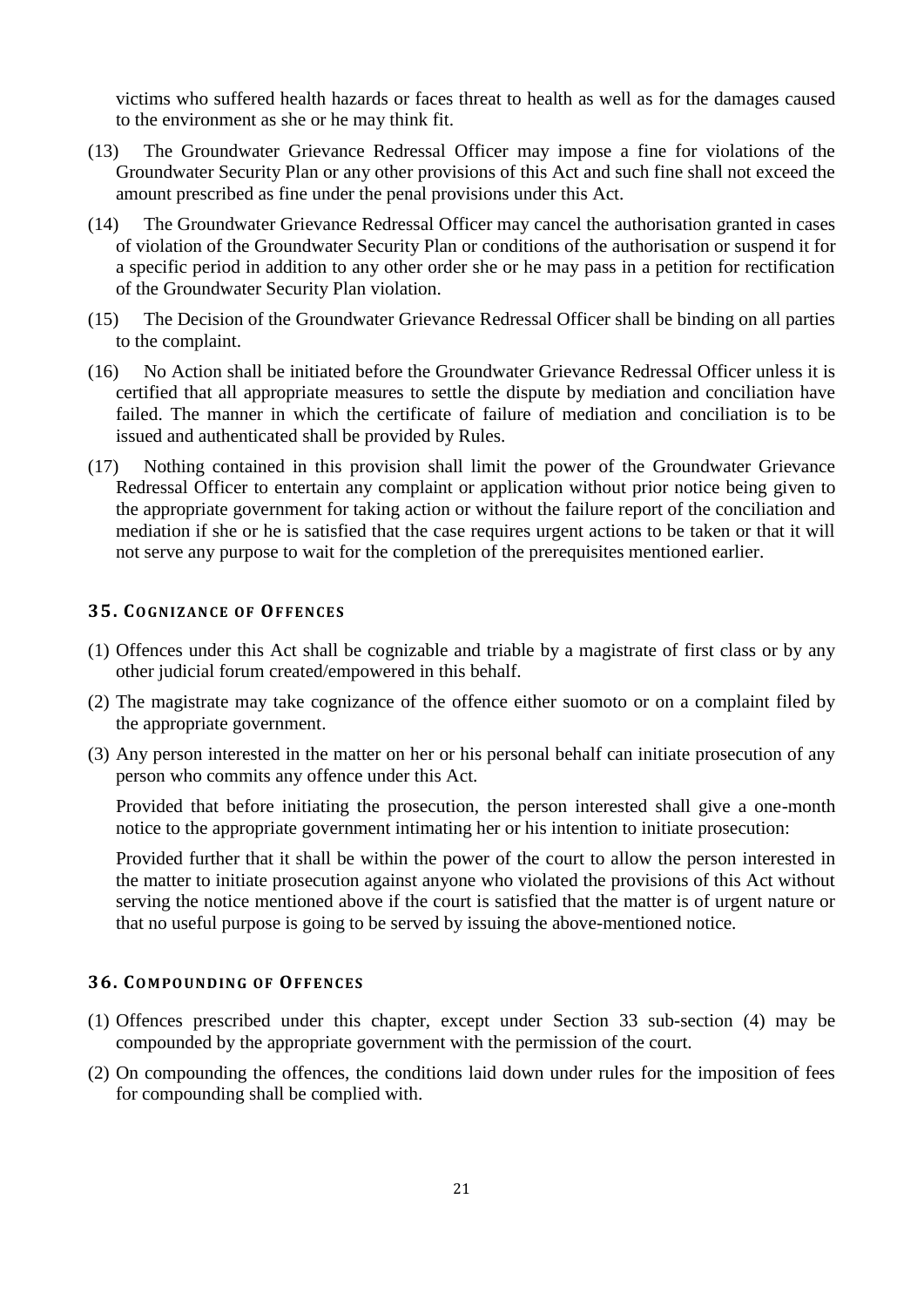#### **C H A P T E R X II – D ISP U T E R E S O L U TI ON**

#### **37. DIS PUTE RES OL UTION AV OID AN CE, ME DIATIO N AND CON CILI ATION**

- (1) Every dispute under this Act shall be referred to be settled by mediation or conciliation at the appropriate level, by mediators and conciliators.
- (2) Every Panchayat Groundwater Committee or Ward Groundwater Committee shall make available by consensus a list of persons of repute and integrity to act as conciliators and mediators, to be published by the District Panchayat and further in order to facilitate the process of mediation and conciliation the state shall publish a list of persons available for acting as mediators and conciliators in every local area.
- (3) The settlement reached under this process shall be final and binding and shall be authenticated by the process prescribed under Rules.
- (4) Any dispute, which fails to be resolved under the mediation and conciliation shall be referred to the court for adjudication with a statement of failure report.
- (5) In case of any grievance of no reference of dispute for adjudication on failure of mediation and conciliation, the aggrieved party may approach the court for permission to file suit for adjudication of the dispute.

#### **38. APPOIN TMEN T OF GRO UND W ATER GRIEV AN CE RED RESS AL OFFI CE R**

- (1) The State Government shall appoint in every block a Block Groundwater Grievance Redressal Officer and in every municipality a Municipal Groundwater Grievance Redressal Officer.
- (2) The manner of selection, appointment and conditions of service shall be fixed by Rules formulated by the State Government in this behalf.
- (3) No one shall be appointed as Groundwater Grievance Redressal Officer unless she or he has experience and qualification in the field of law or hydrogeology or science and technology or social service or management or water policy or human rights or public administration.
- (4) Every Groundwater Grievance Redressal Officer shall hold office for a term of five years. The Groundwater Grievance Redressal Officer shall be eligible for re-selection for a second term, and shall not be eligible for any further terms.

### **39. DIS QUALIFI C ATIO N FO R APPO IN TMEN T AS A GRO UN DW ATE R GRIEV AN CE REDRESS AL OFFICER**

(1)The Groundwater Grievance Redressal Officer shall not be eligible for appointment if she or he:

- a) Is a public servant or a non-official holding any office of profit under the government at the time of appointment;
- b) Has been convicted and sentenced to imprisonment for an offence involving moral turpitude or corruption under the Prevention of Corruption Act, 1988;
- c) Has been suspended, removed or dismissed from the service of the government or a body corporate owned or controlled by the government; or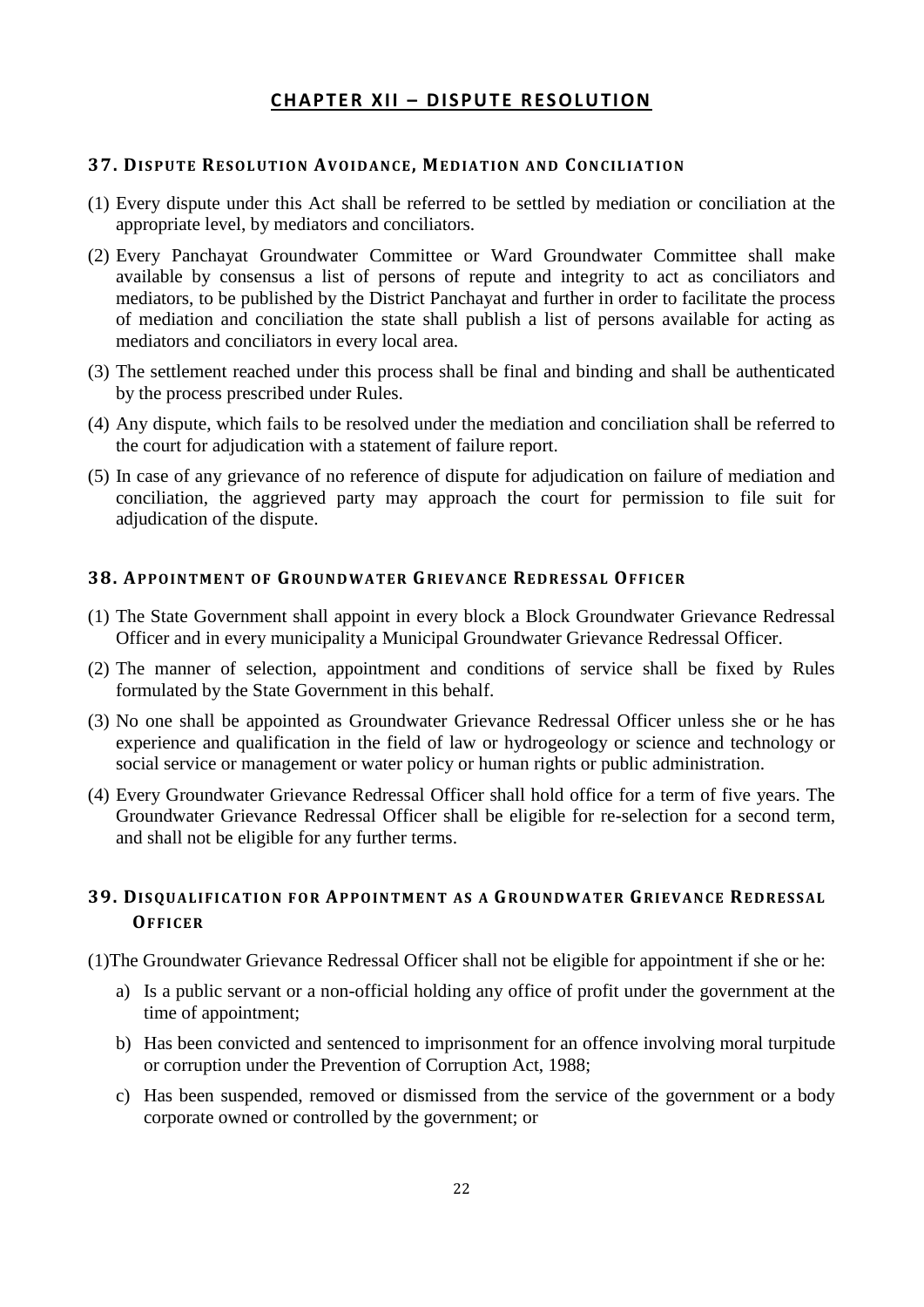d) Has, in the opinion of the appropriate government, such financial or other interest as is likely to affect prejudicially the discharge of his or her functions as a Groundwater Grievance Redressal Officer.

(2)The Groundwater Grievance Redressal Officer shall not hold any post under the government or any office of profit receiving remuneration from the state exchequer during the period in which she or he holds the post.

#### **40. NY AY A MI TRA TO ASSIST GRO UND W ATE R GRIE V AN CE RED RES SAL OFFICE R**

- (1) In every district, there shall be a Nyaya Mitra to assist the Groundwater Grievance Redressal Officer in the discharge of her or his duties.
- (2) No one shall be appointed as a Nyaya Mitra unless she or he holds a bachelor"s degree in law, with eligibility to enrol as a lawyer, from a recognised institution or university.
- (3) The manner of selection, terms of appointment and remuneration of the Nyaya Mitra shall be as prescribed by Rules.

#### **41. JURIS DIC TI ON AN D POW ERS OF GRO UND WATE R GRIEV AN CE RE DRESS AL OFFI CE R**

- (1) The Groundwater Grievance Redressal Officer shall have jurisdiction over all complaints arising under this Act, within the territorial jurisdiction for which she or he is appointed.
- (2) For the purposes of this section, the Groundwater Grievance Redressal Officer shall have the same powers and obligations as are vested in a civil court under the Code of Civil Procedure, 1908 while trying a suit in respect of the following matters, namely:
	- a) The summoning and enforcing attendance of any defendant or witness and examining the witness on oath;
	- b) The discovery and production of any document or other material object as evidence;
	- c) The reception of evidence on affidavits;
	- d) The requisitioning of the report of the concerned analysis or test from the appropriate laboratory or from any other relevant source;
	- e) Issuing of any commission for the examination of any witness; and
	- f) Any other matter, which may be prescribed.
- (3) The Groundwater Grievance Redressal Officer shall pronounce his or her decision in public immediately after finishing the hearing or at any subsequent time, not exceeding fourteen days.
- (4) The Decision of the Groundwater Grievance Redressal Officer shall be binding on all parties to the complaint.
- (5) Copies of the decision shall be given to the parties immediately free of cost and a copy shall be sent to the concerned Gram Panchayat Groundwater Committee or Ward Groundwater Committee.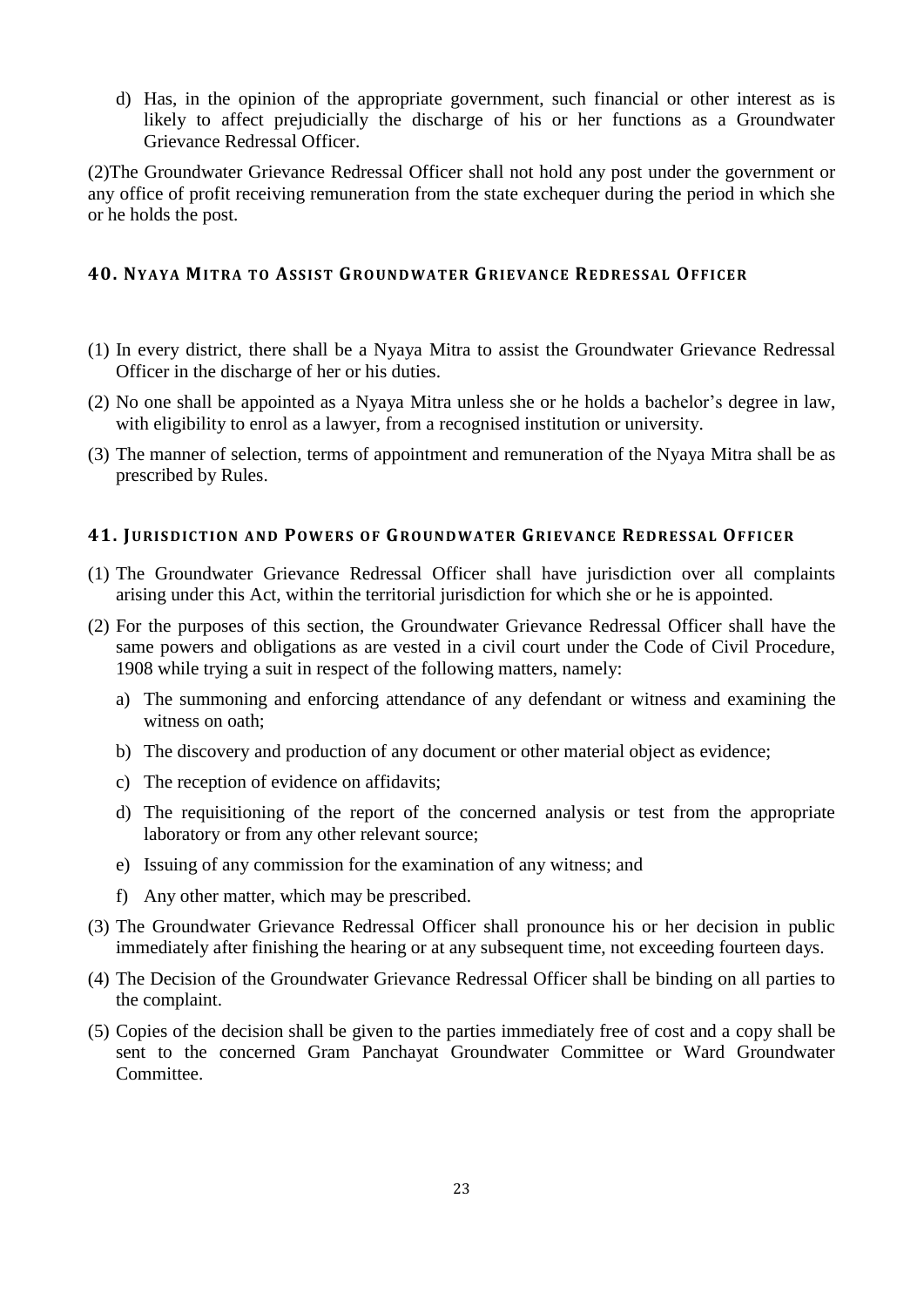#### **42. APPE ALS**

- (1) Appeals from the decisions of the Block Groundwater Grievance Redressal Officer can be preferred to the Gram Nyayalaya set up under Section 3 of the Gram Nyayalayas Act, 2008.
- (2) Appeals from the decisions of the Municipal Groundwater Grievance Redressal Officer shall lie before the sub-court.

#### **C H A P T E R X III – MI S CE L L A NE OU S**

# **43. POWE RS OF THE APPRO PRI ATE GOVE RN MENT TO REM OVE WE LLS DUG IN CONTRAVENTION OF THE ACT**

- (1) The appropriate government may require any person who has sunk or is sinking a well or who has extracted or is extracting water in contravention of any of the provisions of this Act, by notice in writing to stop such extraction within the time specified in the notice, being not less than fifteen days, and require the owner or the person in possession of the well to close or seal off the well at his expense and in such manner as it may specify in such order.
- (2) If the person on whom a notice under sub-section (1) has been served does not stop such extraction or stop such extraction but does not close of seal off the well to the satisfaction of the appropriate government within the time specified in the notice, the appropriate government may enter the land and close or seal off the well.
- (3) The cost incurred by the appropriate government under sub-section (2) shall be recoverable as an arrear of land revenue from the person on whom a notice under sub-section (1) has been served.

#### **44. POWER OF THE APPRO PRI ATE GOVE RN MENT TO CALL FO R IN FORM ATI ON**

The Appropriate government shall have the power to call for any information from any department of the State Government or any other person, which is required by it in the exercise of its powers and the performance of its duties and functions under this Act or the rules, regulations and bye-laws made thereunder, and such department or person shall be bound to furnish such information.

#### **45. PRE-EXIS TIN G RI GH TS**

1. Pre-existing rights will continue to be valid for a period of one year from the date of commencement of this Act, after which the rights and entitlements shall be as per the provisions of this Act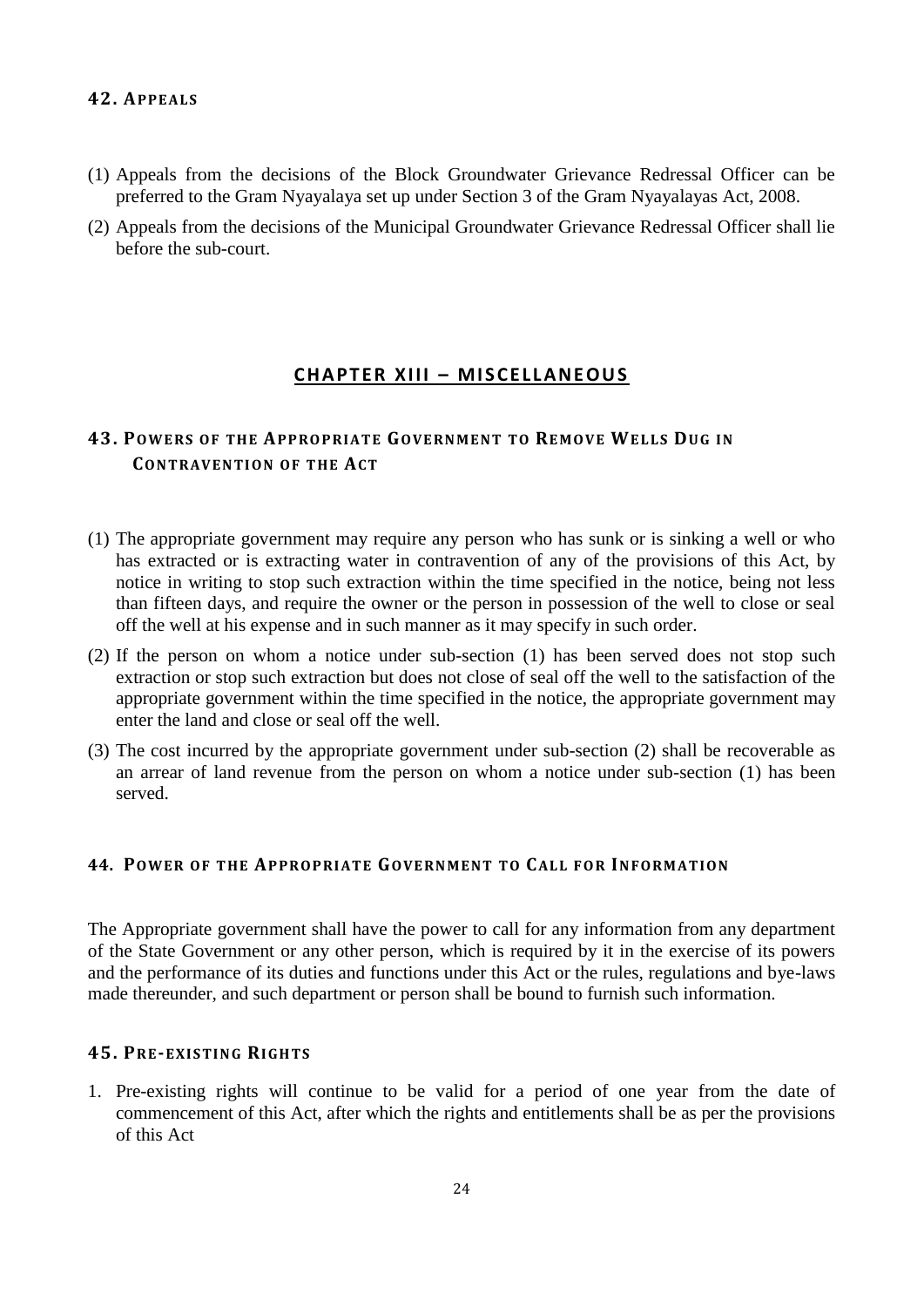2. No compensation is due for any legal or other rights that become extinguished as a result of this legislation.

#### **46. FUNDS COLLEC TE D UNDE R THIS AC T -**

Any fees, cess, penalties or grants received from the government or money received from any other source by way of gift or otherwise shall be set apart in a separate account and shall be used to further the objectives of this Act.

#### **47. PRO TE C TION OF AC TION TAKE N IN GOO D FAI TH**

No suit, prosecution or other legal proceeding shall lie against the Government or any officer or other employee of the Government or any authority constituted under this Act or any member, officer or other employee of such authority in respect of anything which is done or intended to be done in good faith in pursuance of this Act or the rules made or orders or directions issued thereunder.

#### **48. DRILLING AGEN CI ES**

- (1) Drilling agencies shall be registered with the District Groundwater Council.
- (2) Drilling agencies shall provide the appropriate government with full details of the drilling activities planned and undertaken.
- (3) Drilling agencies shall have a hydrogeologist possessing the prescribed qualifications on their payroll.

#### **49. EFFEC T OF THIS AC T ON OTHE R LAWS -**

Notwithstanding anything contained in any other law for the time being in force, the provisions of this Act shall have precedence and overriding effect.

#### **50. POWE R OF THE STATE GO VERNMENT TO MAKE RULES**

- (1) The State Government may, by notification, make rules to carry out the provisions of this Act.
- (2) Every Rule made under this Act shall be laid before the state legislature during its next session.

#### **51. POWE R OF LO C AL AUTHO RI TIES TO MAK E BYELAWS**

- (1) Consistent with the Rules made by the State Government under this Act, local authorities may, by notification, make byelaws to carry out the provisions of this Act.
- (2) Every byelaw made by local authorities under this Act shall to be sent for approval and endorsement by the State Legislature. The byelaws will take effect after such endorsement is made by the State Legislature.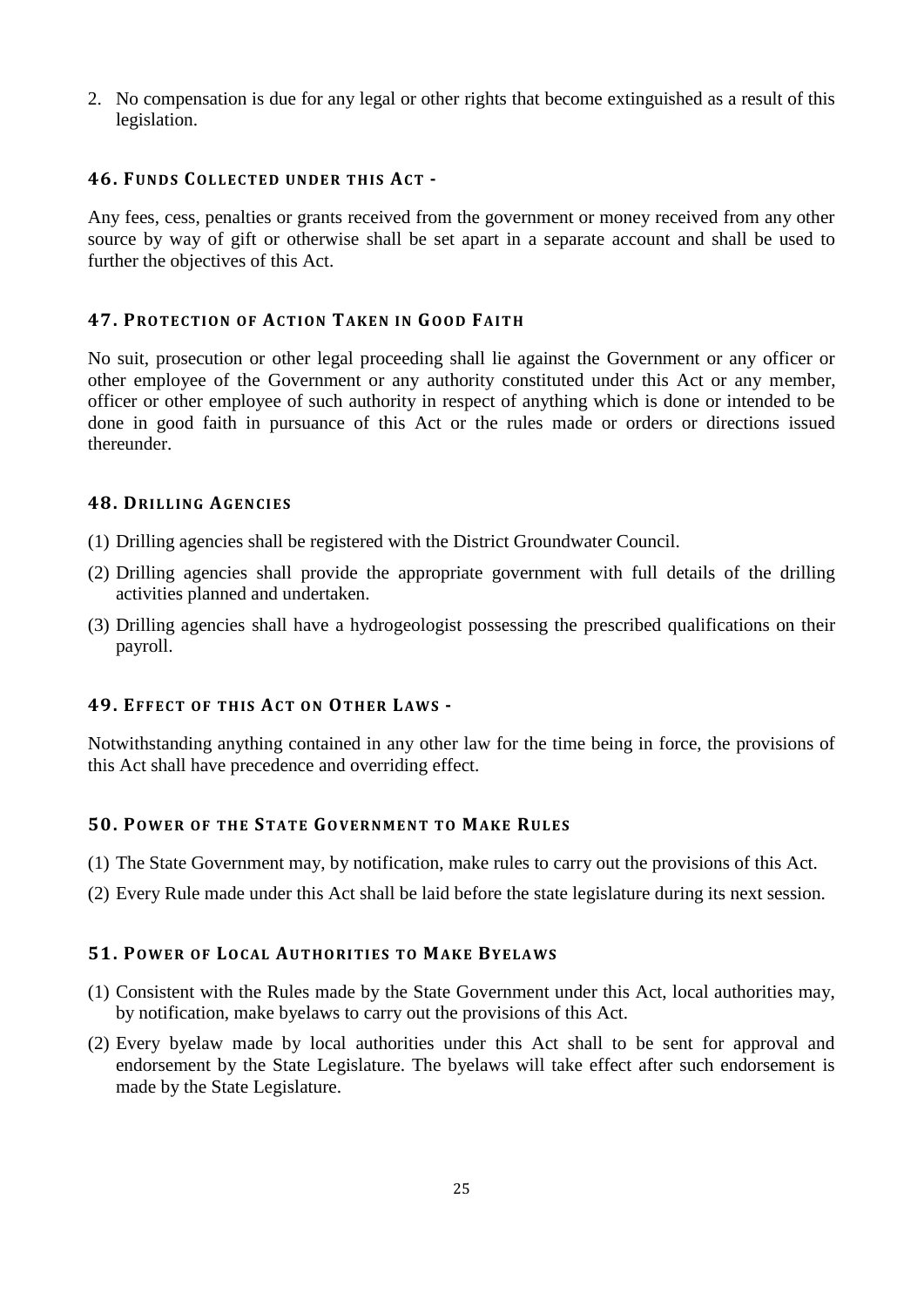#### **52. POWE R TO MAKE REG UL ATIONS**

Subject to the provisions of this Act and its Rules, the State Government may make regulations to carry out the purposes of this Act.

#### **53. POWE R TO RE MO VE DIFFI C UL TIES**

(1) If any difficulty arises in giving effect to the provisions of this Act, the State Government may, by order, published in the Official Gazette, make such provisions not inconsistent with the provisions of this Act, as may appear to be necessary or expedient for removing the difficulty:

Provided that no order shall be made under this section after the expiry of two years from the date of commencement of this Act.

(2) Every order made under this section shall, as soon as may be after it is made, be laid before the State Legislature.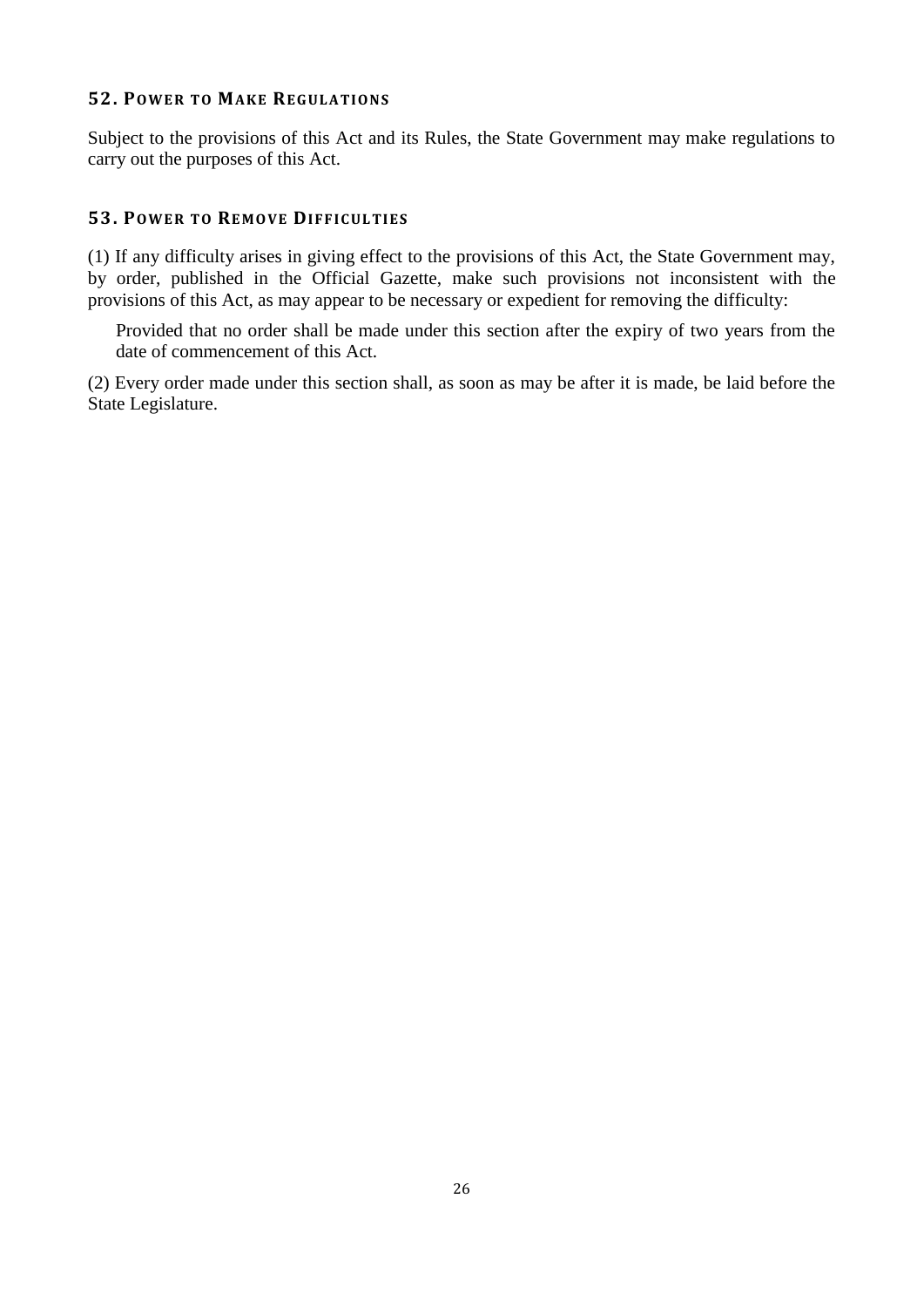# **SCHEDULE I**

# **DEMARCATION OF GROUNDWATER PROTECTION ZONES**

# **(SEE SECTION 11)**

#### **1. PROCE DURE FO R DEMARC ATION AND NO TIFI C ATION OF GRO UNDW ATER PRO TE C TIO N ZONES**

- 1. The State Groundwater Agency shall, in consultation with the appropriate government and local communities, demarcate natural or artificial recharge areas of an aquifer or aquifers as groundwater protection zones based on the categories – safe, semi-critical, critical and overexploited – with reference to the latest assessment by CGWB.
- 2. The State Groundwater Agency may also consult any other institution or agency to assist with the demarcation of groundwater protection zones.
- 3. The State Groundwater Agency may call for technical data and evidence from information and monitoring cells, supporting institutions or any other agencies mandated or obliged under law to maintain such technical data and evidence. The State Groundwater Agency may also approach central agencies such as the Central Groundwater Board and Central Water Commission for this purpose.
- 4. In addition to compliance with the provisions of Chapter 10 concerning public consultation and transparency, the proposals for demarcation and declaration of each groundwater protection zone shall be notified to the public and the appropriate institution by a preliminary notice in the Gazette and in at least two local language newspapers having circulation in the area concerned.
- 5. The State Groundwater Agency shall submit proposals for demarcation and declaration of each groundwater protection zone to the appropriate government/ institutions – namely gram sabhas, gram panchayats, block panchayats, district panchayats, municipal authorities and the State Government as the case may be – falling within the geographical limits of each of zone, for discussion and approval, with or without modification.
- 6. If the appropriate government institution feels that the proposal of the State Groundwater Agency needs revision or is invalid, it shall file a representation before the State Groundwater Agency within 30 days from the formal submission of the proposal under sub-section (5) of this section. Consultations will then be held with the State Groundwater Agency to come to a final decision within 45 days of the filing of the representation:

Provided that if an amicable final decision is not possible the matter shall be decided by arbitration and the arbitrator shall be appointed by the State Government, preferably the Water Resources Regulatory Authority, if such Authority exists in the respective States.

- 7. Objections, if any, against the proposed declaration of any area as a groundwater protection zone, shall be made before the appropriate government within a period of 60 days from the date of publication of the notice.
- 8. Any person preferring the objection shall provide the grounds of objection, supported, where possible, by technical data and evidence.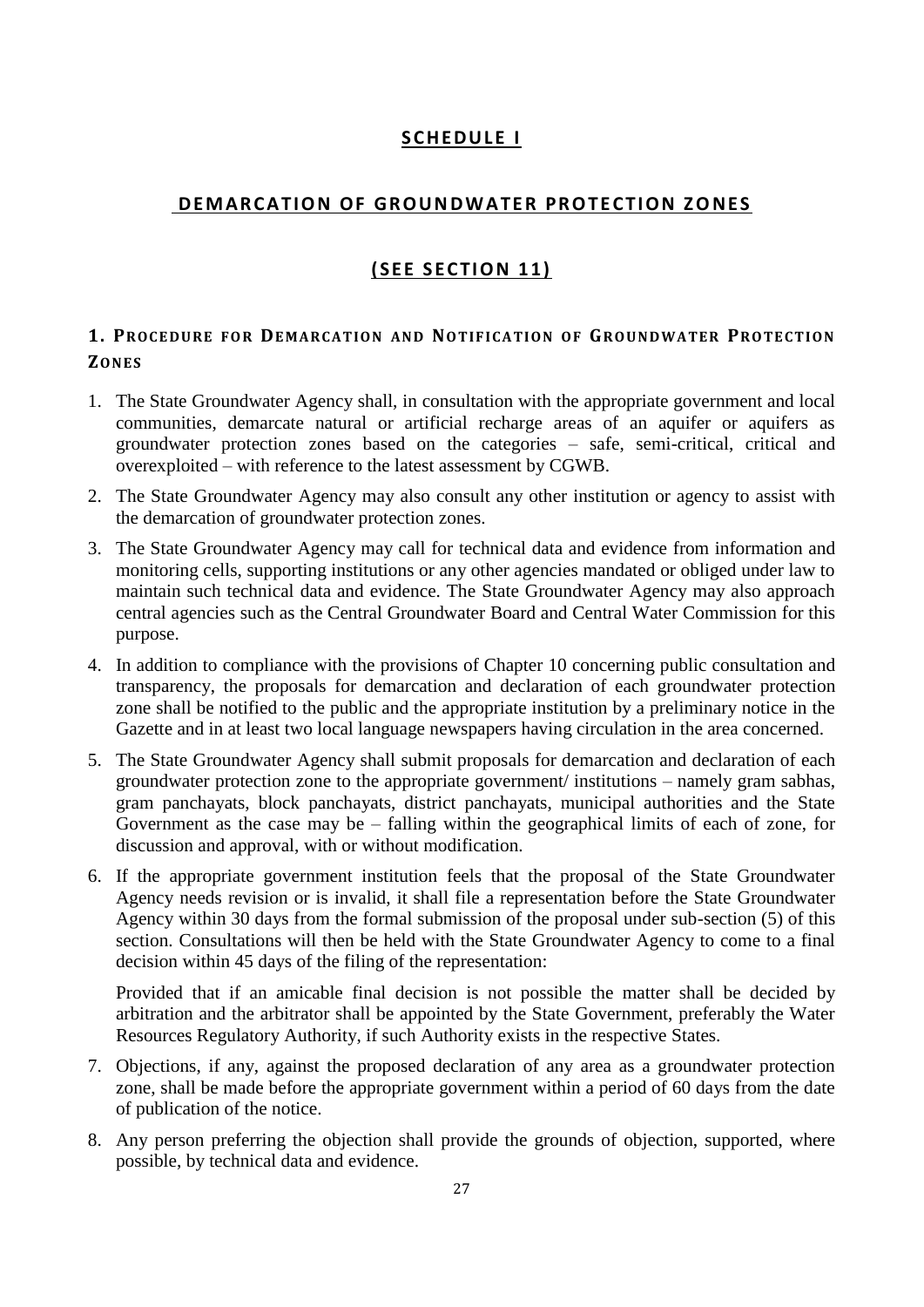- 9. The technical data, requested for filing objections, shall be made available to such persons immediately.
- 10. If any delay is caused in providing the requested data/information, the period allowed for filing objection shall be extended in proportion to the delay.
- 11. The objections shall be considered by the appropriate government, which, with the consultation of both parties (the State Government and the objecting party) shall arrive at the final decision.
- 12. The final decision shall be binding on both parties.
- 13. The appropriate government shall notify its decision within a period of 45 days from the formal submission of the objection.
- 14. If no objections or representations referred to in sub-sections (6) and (7) have been filed within the period referred to in that sub-section, the appropriate government shall declare the demarcated area to be a groundwater protection zone.
- 15. Where a proposal to identify a groundwater protection zone has been approved, the State Groundwater Agency shall notify the groundwater protection zone in the Gazette.
- 16. The notification issued under sub-section (9) above shall be reviewed periodically.
- 17. The review shall be due on completion of three years and shall be done before the expiry of five years from the date of notification.
- 18. On expiry of the above-mentioned period, a fresh review shall be conducted based on a new assessment of the aquifer.
- 19. All the steps prescribed above shall be completed within a period of six months from the date of preparation of the proposal by the State Groundwater Agency.

#### **SCHEDULE II GROUNDWATER AUTHORISATIONS**

### **( SE E S E C TI O N 26)**

#### **1. TE RMS AND CONDI TIONS OF THE AUTH O RIS ATIONS**

- 1. The authorisation may be granted with terms and conditions as prescribed by the appropriate government, taking into account the different groundwater requirements of different industries and the specific processes used and such terms and conditions may include but are not restricted to:
	- a) The maximum quantity of water that may be extracted;
	- b) Precautions to prevent contamination of groundwater by mandating existing pollution control standards and measures;
	- c) Details of conservation measures, including rainwater harvesting, to be taken;
	- d) Groundwater recharging measures;
	- e) Recycling a prescribed proportion of the extracted groundwater;
	- f) Treating wastewater to bring it to prescribed standards before it is discharged; and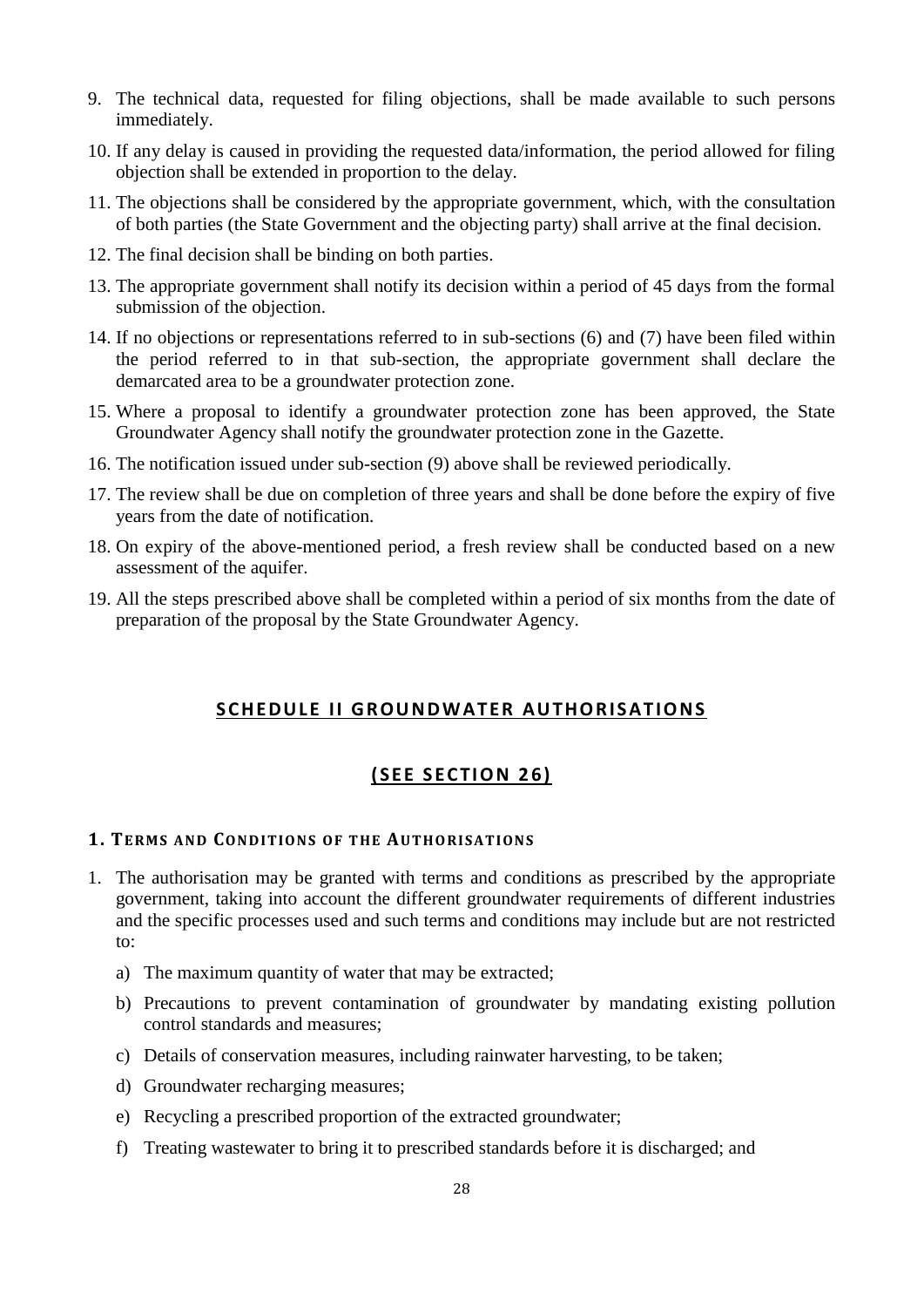- g) Adopting and practising the most water efficient practices and technology.
- 2. The authorisation shall be in accordance with the groundwater security plan in force in the area and with water use prioritisation outlined at section 11 of this Act.
- 3. The authorisation granted for a specified purpose shall not be used for any purpose other than that for which it has been granted.
- 4. The authorisation holder shall be prohibited from selling, by whatever name or form, groundwater extracted under the authorisation to someone else for commercial use and/or gain.

(5) Overuse of the water allocated in the authorisation shall be an offence under chapter 11 of this Act. Saving water out of water allocated in the authorisation shall be rewarded as prescribed in rules.

#### **2. CANCELL ATI ON, TRANSFE R AND VALIDI TY OF AUTHORIS ATIONS**

1. Non-compliance with the terms and conditions of the authorisation constitutes a ground for cancelling the authorisation and compliance shall be monitored by the authority that granted the authorisation, including the District Groundwater Council and State Groundwater Advisory Council:

Provided that the authority having granted the authorisation shall give the authorisation holder an opportunity to be heard before cancelling any authorisation.

- 2. Authorisations issued under this section shall be inalienable. However, authorisations granted to a natural person shall be inherited by his or her legal heirs and shall continue to be valid for the remaining period as long as the legal heirs continue the activities done by the deceased authorisation holder. Further, on transfer of the property for the benefit for which the authorisation was granted, the authorisation shall continue to be valid so long as the nature of the activity continues unaltered by the new owner.
- 3. The authorisation shall be valid for a period fixed under the authorisation. The period of validity for the authorisation shall in no case exceed five years. However as far as possible the period fixed for the validity of authorisation shall be for a minimum period of one year. The appropriate government may suspend the authorisation for a limited period in situations of emergency and/or request the authorisation holder to provide water for life from their own sources to nearby habitations in such cases of emergency.
- 4. Once the validity of the authorisation has expired, continuation of the authorisation shall require a fresh application by the authorisation holder complying with all the conditions of an original application.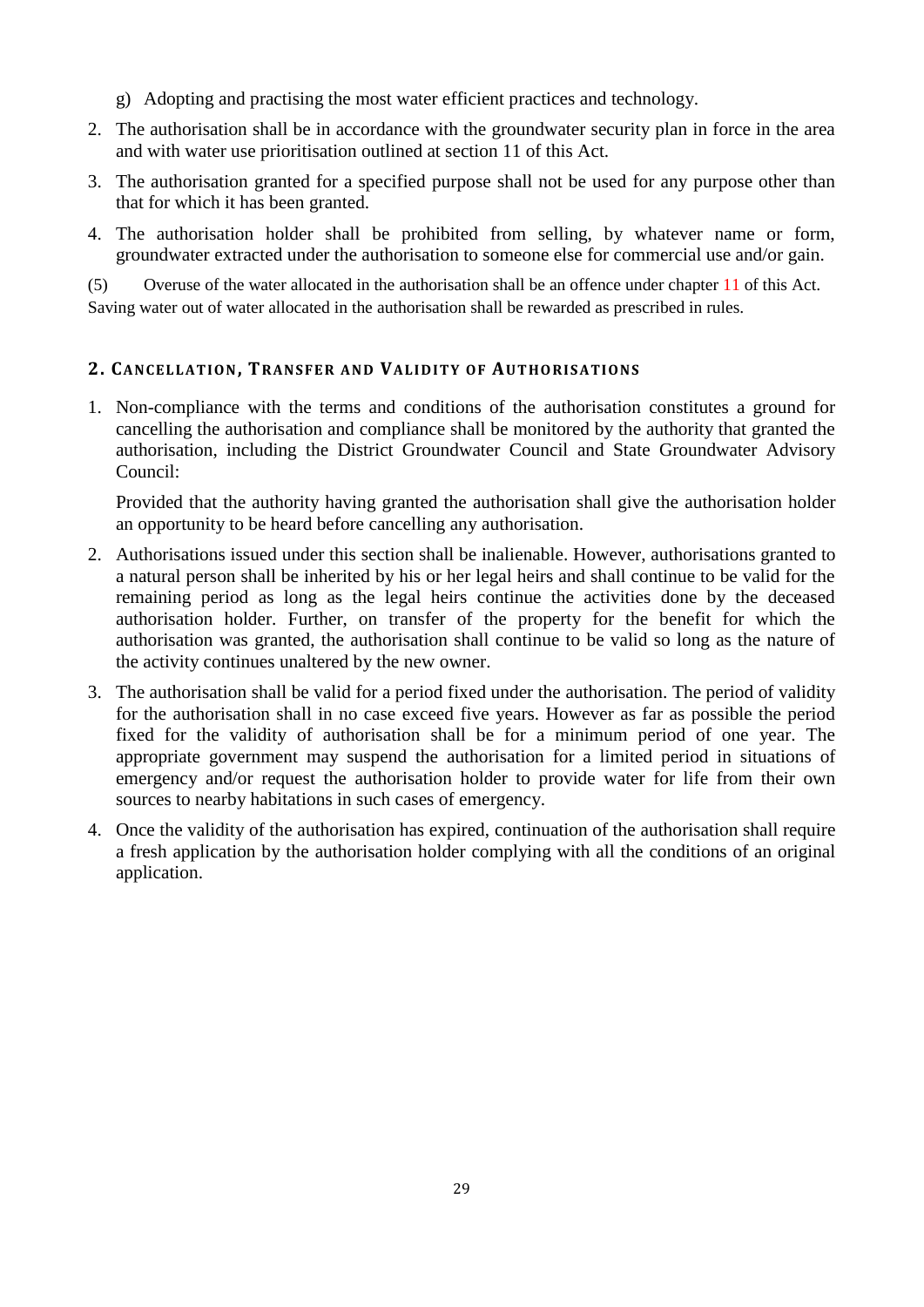### **SCHEDULE III**

# SOCIAL AND ENVIRONMENTAL IMPACT ASSESSMENT AND PUBLIC **C O N SU L T A T IO N**

# **( SE E S E C TI O N 29)**

## **1. PROCE DURE FO R SO CI AL AN D ENVI RON ME NTAL IM PAC T ASSESS MENT AND PUBLIC CONS UL TATION**

(1) Where a public hearing is required under this Act, it shall be convened by the appropriate government, in the area where a project is proposed to be implemented:

Provided that the appropriate government shall provide 60 days pre-hearing notice regarding the conduct of public hearing;

Provided further that the above said notice shall be given through gram or block panchayat offices and/or municipal offices and publication of such notice shall also be made in at least two local language newspapers having circulation in the concerned area.

- (2) The date of the public hearing under sub-section (3) shall be fixed more than 60 days after the date of publication of the social and environment impact assessment report by the appropriate government.
- (3) The social and environment impact assessment report shall be subjected to examination by an expert group constituted for this purpose and the appropriate government shall ensure the conduct of such examination:

Provided that the expert group constituted under this sub-section shall consist of two nonofficial scientists, an independent expert on groundwater and an independent environmental expert.

- (4) The expert group shall give their recommendation to the appropriate government within 30 days after receiving the copy of the social and environment impact assessment report and report of the public hearing.
- (5) The requirements of this section are in addition to any other requirements, which may be stipulated by any other law in force.

#### **2. DUTI ES OF PRO AC TIVE DIS CLOS URE**

- 1. Proactive disclosure shall include, but is not be restricted to:
	- a) Reading aloud essential information as per prescribed format and manner specified by the Rules;
	- b) Hanging or putting up information on notice boards at the gram panchayat, block, and district levels and the establishment of painted wall boards at prescribed locations and in the prescribed format and manner specified by the Rules;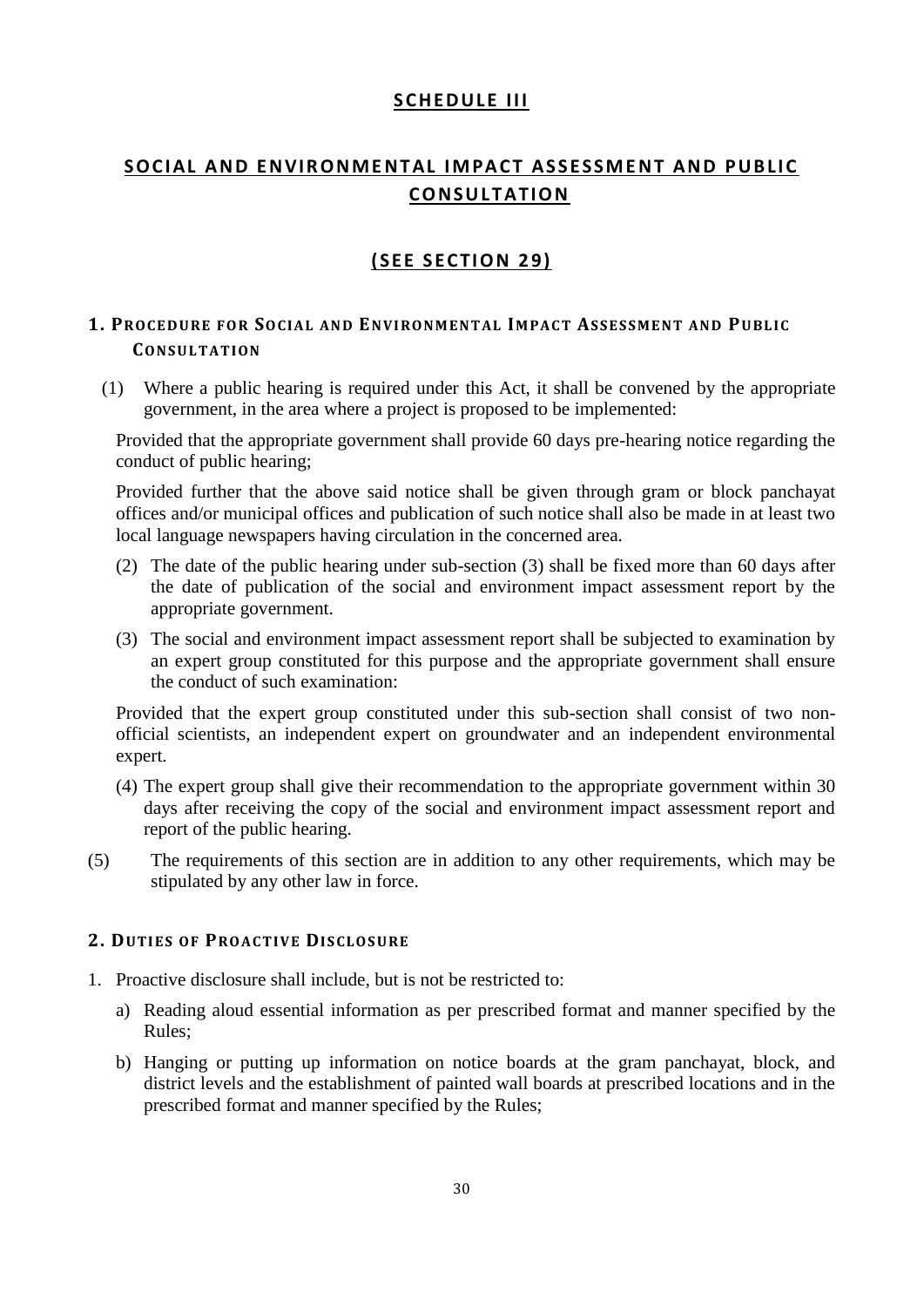- c) Publishing of information through newspaper advertisements, press releases, or the printing of leaflets and reports and by making announcements through the audio-visual media, such as, community radio, radio and television; and
- d) Availability of key records on the Internet. There shall be free and open access to the websites related to this Act where, as much of the information as prescribed, including summaries and consolidated information, shall be uploaded regularly.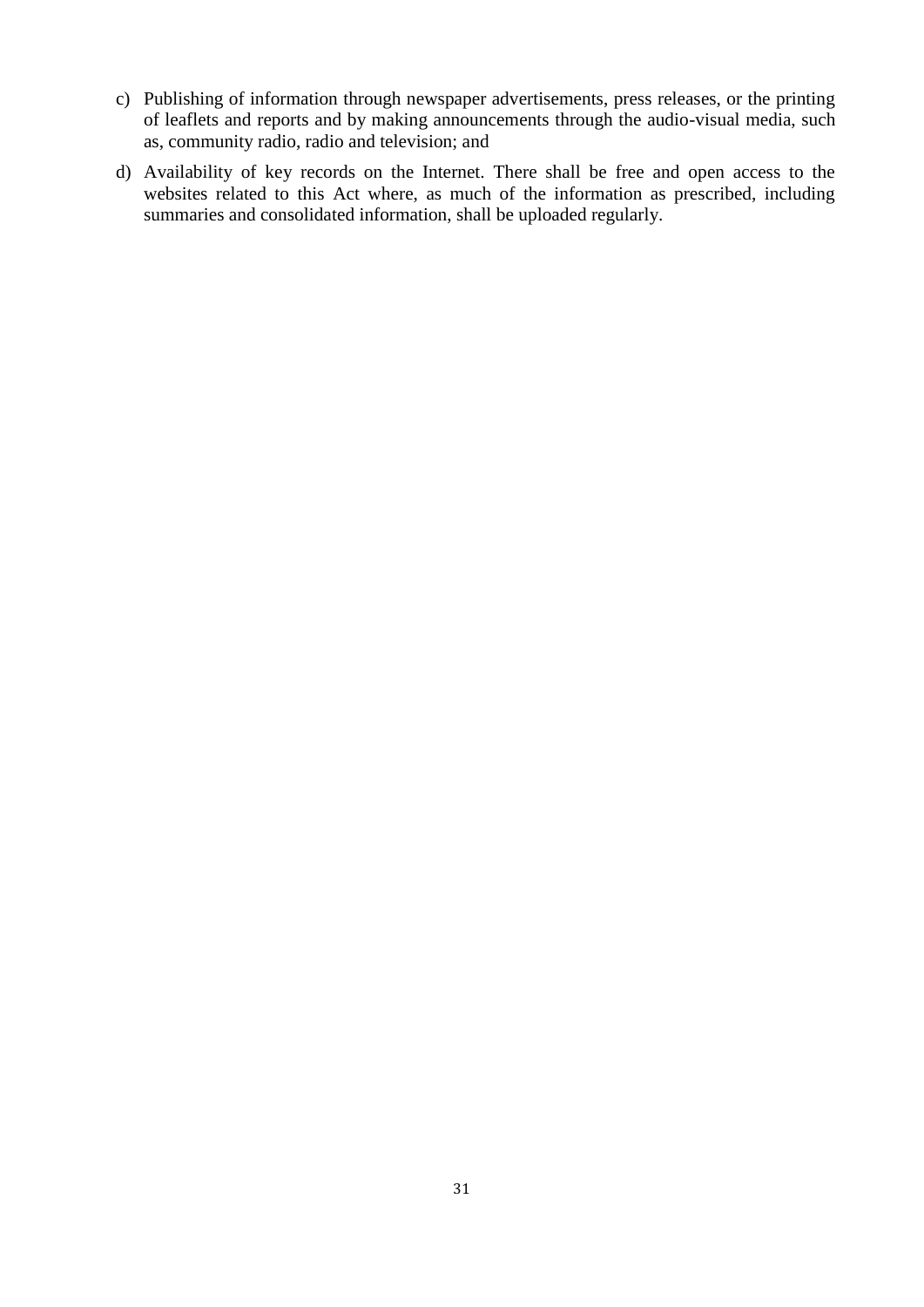#### **STATEMENT OF OBJECTS AND REASONS**

Groundwater is the backbone of India"s agricultural sector, as also of drinking water security in urban and rural areas. Groundwater resources service more than 80 percent of India"s drinking water needs. Groundwater is also important for the industrial sector in large measure and, if left unregulated, may lead to serious inter-user and inter-sectoral conflicts, some signs of which are already visible. A serious groundwater crisis prevails currently in India due to excessive overdraft and groundwater contamination covering nearly 60 percent of all districts in India and posing a risk to drinking water security of the population. In addition to overdraft and biological and chemical contamination, excess groundwater and waterlogging is also a serious problem in many regions, impacting livelihood security of large sections of society.

The acute problems relating to groundwater warrant a change in perspective and approach in its use and management. It is necessary to acknowledge the hydrogeological characteristics of groundwater and its integral link to land, vegetation and surface water resources, and perceive it as a "resource" rather than merely as a 'source'.

In acknowledgement of the ubiquity of groundwater and its importance to all sections of society, it is necessary to recognize it as a common pool resource and adopt an aquifer-based participatory approach to its management.

The existing legal framework derived from common law principles and judicial interpretation that recognizes private property rights in water is inappropriate for the emerging status, conflicts and dynamics of groundwater. It is this legal framework that sanctifies unlimited capture of groundwater by a person owning the land over which the groundwater sources are located. Such groundwater capture poses the danger of depriving large numbers of people of their fundamental right to water for life.

In recent decisions, superior courts in India have affirmed the common pool nature of groundwater and have recognized the need to govern this resource under the concept of 'public trust'. Further, existing groundwater law principles and legislation fail to incorporate the many legal principles that have emerged in the rapid development of environmental law.

It is imperative to recognise groundwater as a natural resource vital to life, livelihood and environment, and to change the existing legal status of groundwater. Respect for established fundamental rights and application of accepted norms and principles of environmental law is another key change needed to respond to the contemporary challenges. Most importantly, regulation and improvement of groundwater is inevitable to ensure safe and adequate drinking water for everyone and thereby for the realisation of the right to water for life. Given the highly decentralised way in which groundwater is being used, the regulatory and institutional framework needs to apply the principle of decentralisation and participation effectively.

Article 4 of the International Law Commission Draft Articles on Groundwater (2008) also states that "Aquifer States shall utilize trans-boundary aquifers or aquifer systems according to the principle of equitable and reasonable utilization".

The Government of India has earlier attempted to recommend a statutory framework to regulate groundwater. The latest version of the existing model bill is the Model Bill to Regulate and Control the Development and Management of Groundwater, 2005. This model bill has failed to take notice of recent legal developments, such as the  $73<sup>rd</sup>$  and  $74<sup>th</sup>$  amendments to the Constitution of India vesting powers to Panchayats and Municipalities in the management of water that includes